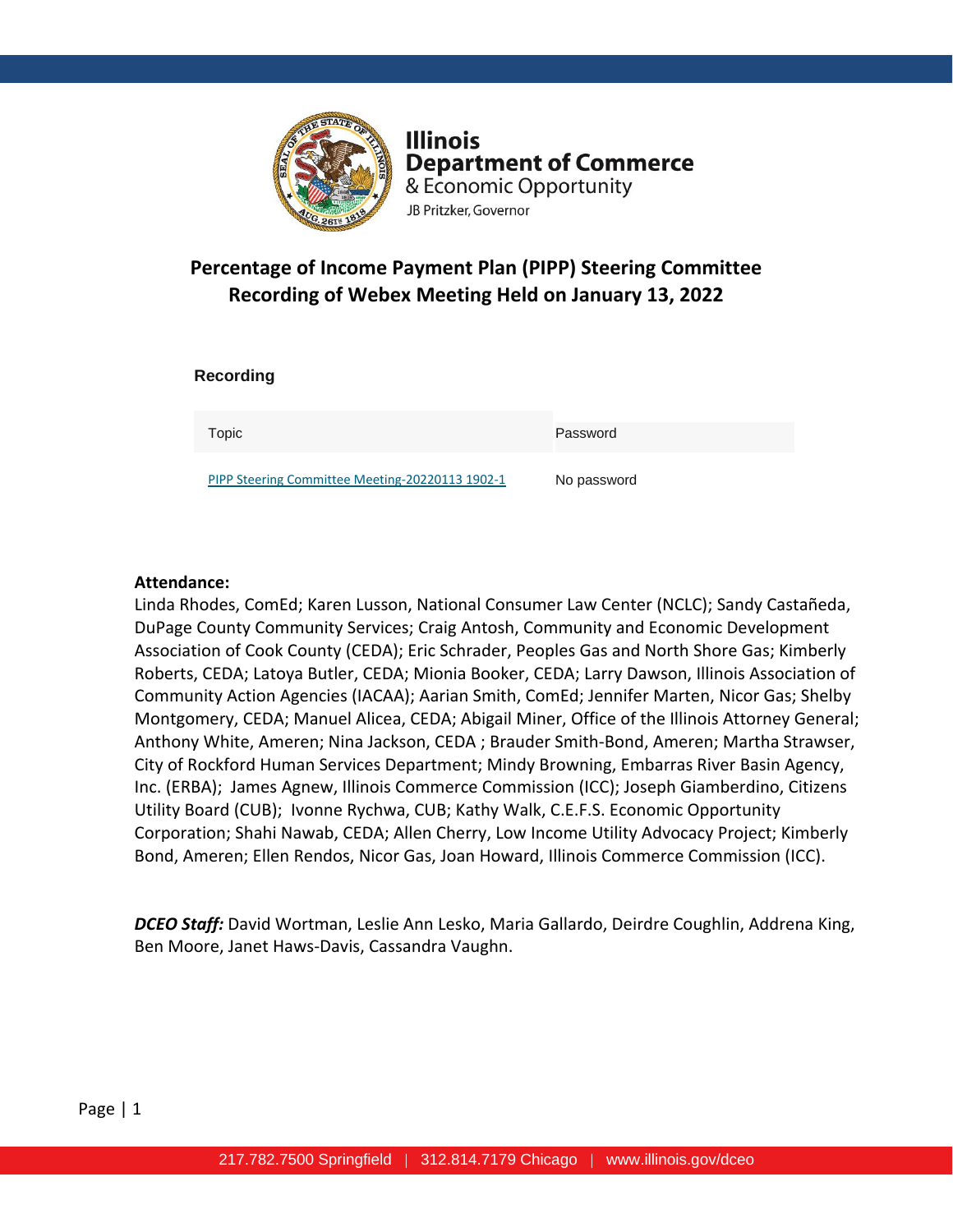# **Percentage of Income Payment Plan (PIPP) WebEx Meeting Transcript January 13, 2022**

#### WEBVTT

### 1

david wortman 00:00:10.200 --> 00:00:30.805

So this is the PIP steering committee meeting 1st, 1 and 2022 January 13th we'd asked that if you're logged in and haven't done. So, yet please sign in the chat. That's how we take attendance.

#### 2

david wortman 00:01:00.040 --> 00:01:21.095 Work as well, so with that, I'd like to go to the approval of the Pips steering committee meeting from October 14th, 2021, and would ask for motion in a 2nd, I think Joan, you were going to motion and did you want to.

#### 3

david wortman 00:01:21.574 --> 00:01:24.004 After the motion make a comment.

#### 4

Joan Howard 00:01:25.654 --> 00:01:36.454 Yes, that's right. I would like to make a motion to approve the, um, the meeting minutes and as they're reflected in the recording.

5 david wortman 00:01:37.504 --> 00:01:42.334 Okay, thank you. And, uh, if you came on late, uh, we, uh.

6

david wortman 00:01:54.700 --> 00:02:15.755

People to search the transcript and then go to the point in the meeting that they're wanting to. Uh, see so we'll be doing that. So, thank you for the motion. Um, Joan and Kathy has already said she will. 2nd, so we'll have a we have a motion in a 2nd and any anyone.

#### 7

david wortman 00:02:25.595 --> 00:02:33.815 Hearing none will accept and move on to the discussion items and that is the program update and Leslie, and will start that.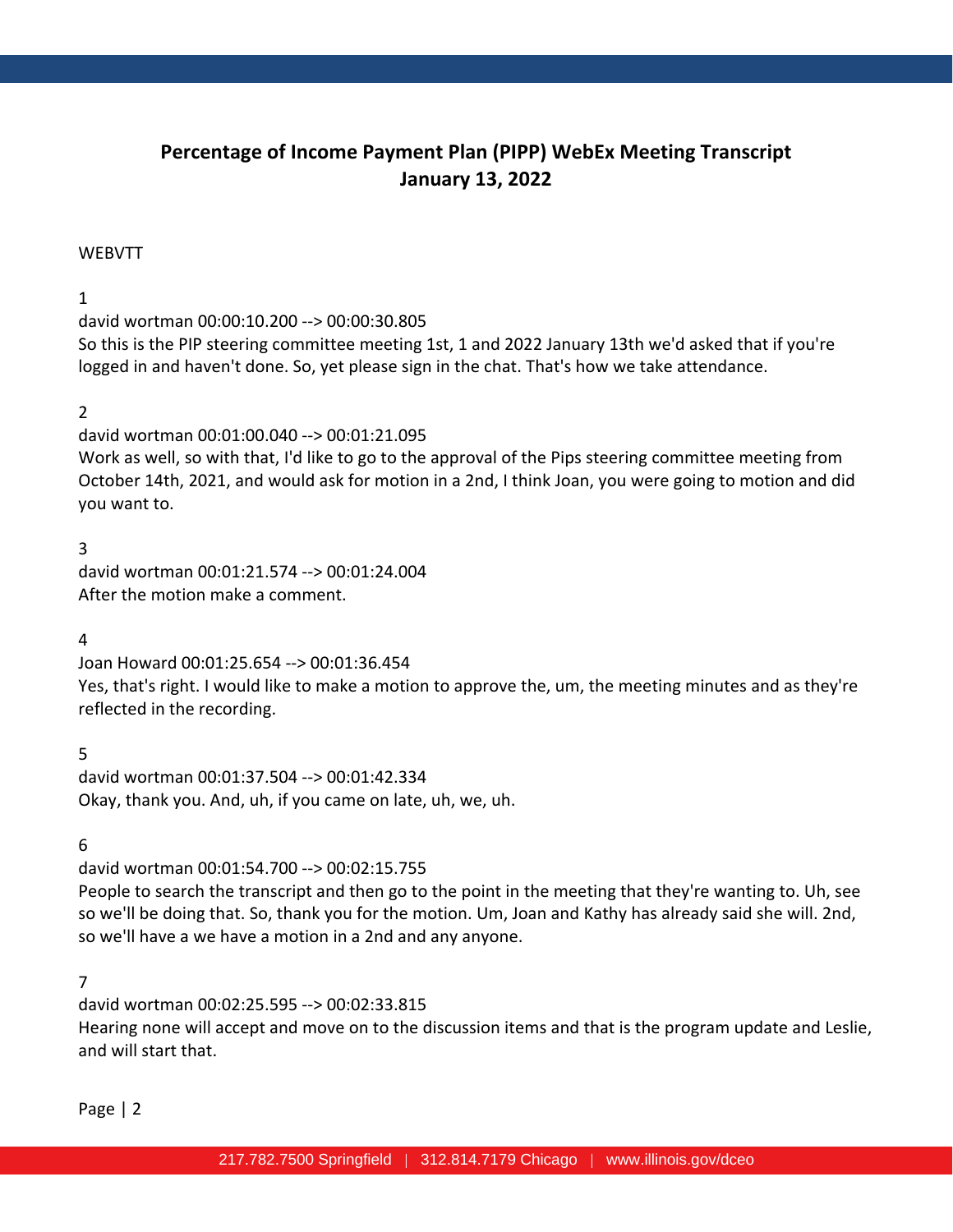Leslie Ann 00:02:38.655 --> 00:02:59.505

Thank you and happy New year here we are in January 2022. the 1st thing I want to talk about is a total. I'm going to we have a go ahead. Yeah, so we're going to start having a little PowerPoint with the information that.

#### 9

Leslie Ann 00:02:59.804 --> 00:03:19.454

And or I present, so you all don't have to scramble anymore or ask us to repeat numbers. Hopefully, but I'm going to round this 1 up. We have a total of 38.9Million obligated on behalf of 35,839. customers enrolled in.

#### 10

Leslie Ann 00:03:37.355 --> 00:03:54.545

So that equals in program year 22 right now we have an average benefit of 1085 dollars and that's compared to last year. We had an average of 1800 dollars.

#### 11

Leslie Ann 00:03:55.564 --> 00:04:07.024 And, uh, last year, total number of applications at this time, active tips was 29,011.

12

Leslie Ann 00:04:10.534 --> 00:04:11.584 Next slide please.

#### 13

Leslie Ann 00:04:26.865 --> 00:04:46.905

And once we reach March 31st, the agencies Las, they will have time to finish processing the applications that they took on or around March 31st. So they do have some time to get those done. It's just that no new applications will be.

#### 14

Leslie Ann 00:04:46.909 --> 00:05:08.054

Taken after March 31st for tip beginning, April 1st or when an L. a rundown of funding all applicant applicants will be offered the traditional at that time. Maria I believe you will be speaking.

15

Leslie Ann 00:05:08.084 --> 00:05:09.704 The next, thank you.

### 16

Maria Gallardo 00:05:10.244 --> 00:05:14.144

Thank you this weekend. Good afternoon. Everyone happy New Year year.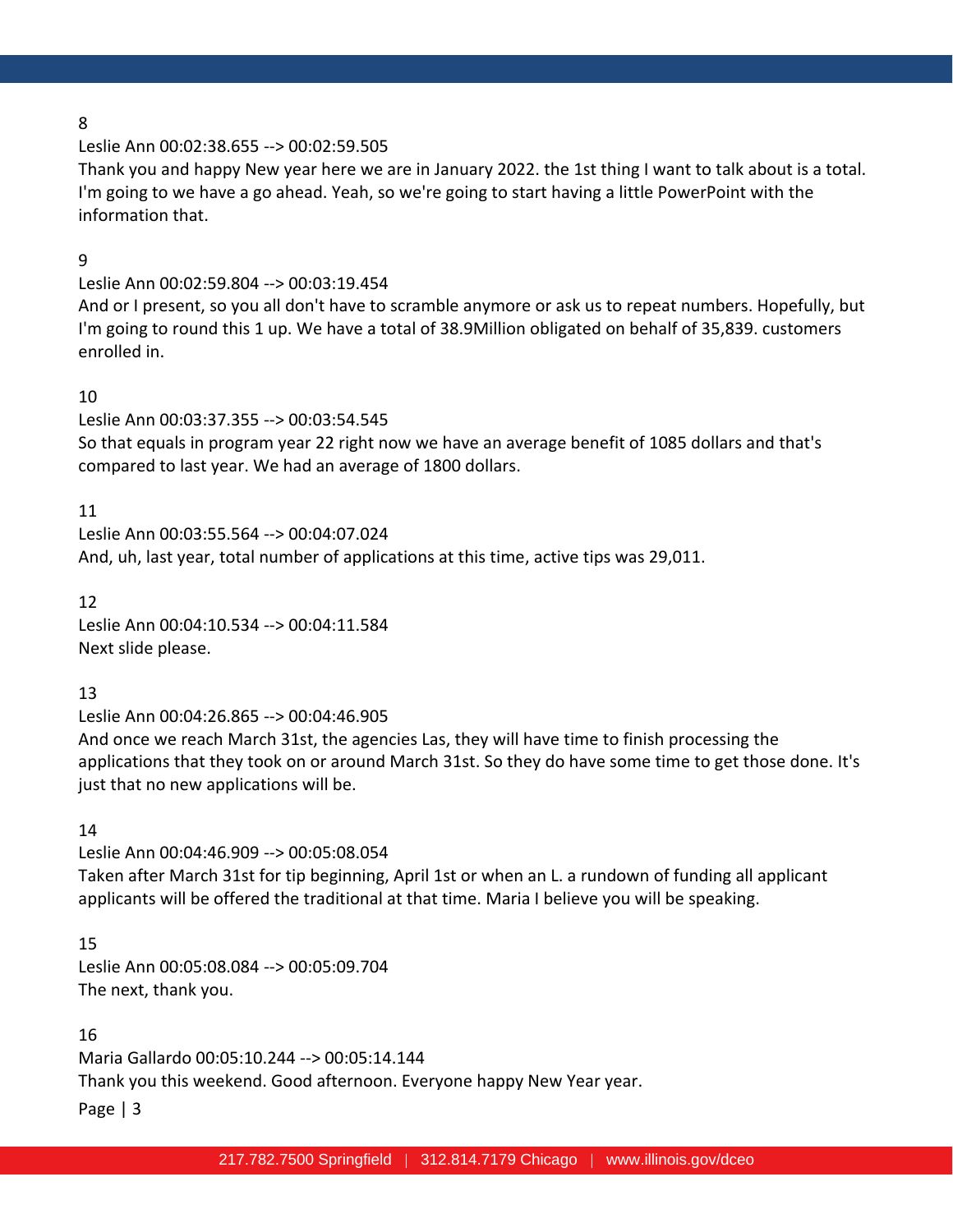### Maria Gallardo 00:05:16.575 --> 00:05:36.585

Discussing the, um, some funding guidance that we have provided to the agencies, uh, particularly this past month in December. So, um, has been, um, working with, uh, local agencies who we're about to receive a lack of funds.

# 18

# Maria Gallardo 00:05:57.700 --> 00:06:18.725

New serving, you know, new applications. So, back on December, 10th, send out guidance to the agencies indicating that we were making additional funding available to the local agencies is needed. And then.

### 19

# Maria Gallardo 00:06:18.849 --> 00:06:39.994

Delegates who that have obligated their regional funding and would like to continue expanding their enrollment may request a may some data request for additional funds of up to 50% of their current budget allocation. We typically.

### 20

# Maria Gallardo 00:06:40.024 --> 00:07:00.454

Then, after that request has been made, or that discussion with the local agency happens, we evaluate the request and then modify the the Las budget accordingly. Um, let's see. Um, so, at this time, we have.

# 21

# Maria Gallardo 00:07:01.204 --> 00:07:21.544

2 agencies that have stopped accepting new applications, either due to funding availability and, or admin barriers. 1 was a back on, um, the agency stopped taking new Pip applications in October. Mainly at that time.

# 22

# Maria Gallardo 00:07:22.299 --> 00:07:43.174

You didn't have any additional funds available and therefore the agency had to stop at that time and then when we made, or where, when we were making funds a big level again, there was already a stop, you know, for for new customers. So, the decision was to leave it there and then.

# 23

# Maria Gallardo 00:07:43.684 --> 00:08:03.334

Create confusion in the community, the other agency e's task, which is our emergency provider for a live here in the Livingston and McClean counties during program year 2022. so, the agency due to admin barrier at that location.

# 24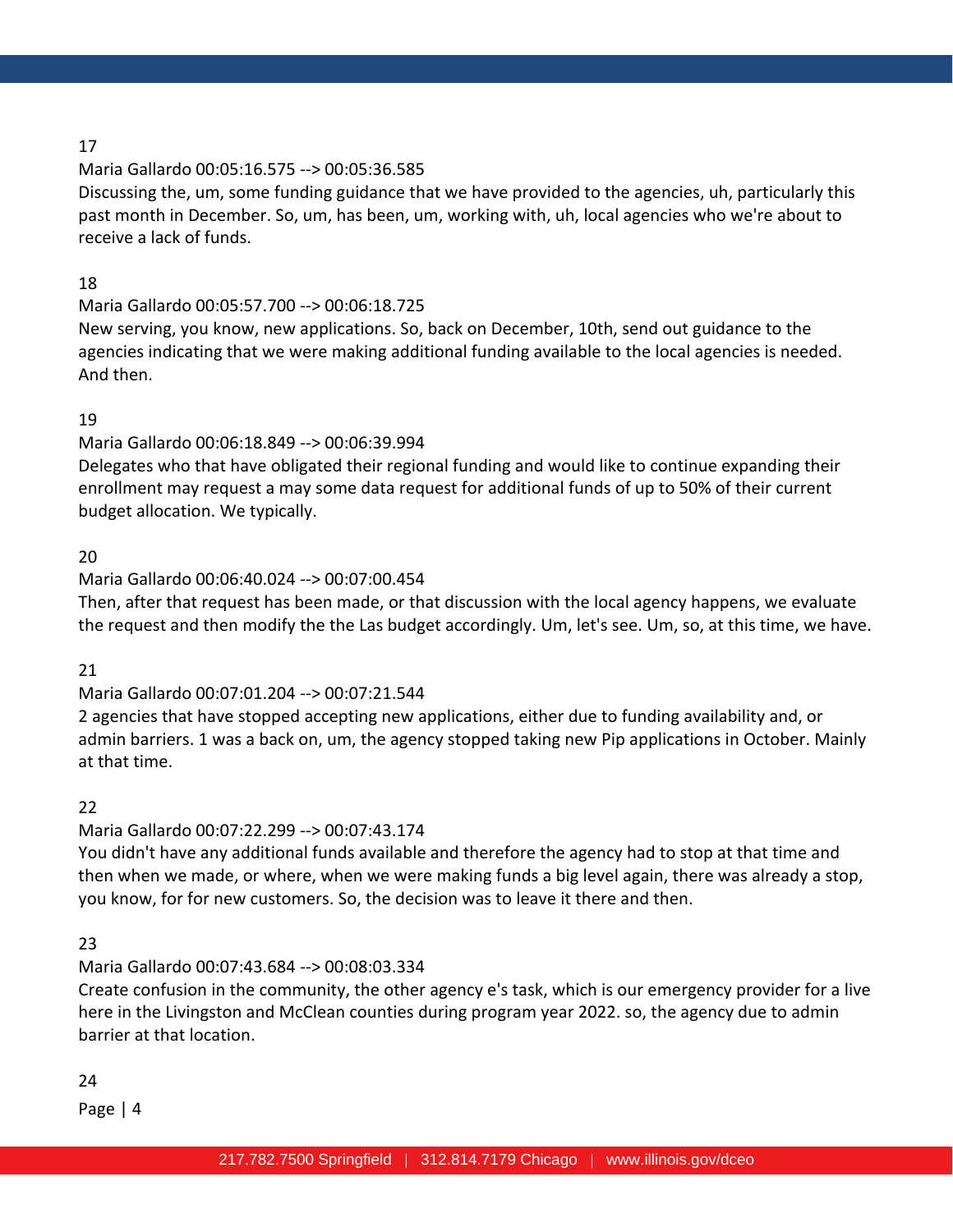### Maria Gallardo 00:08:06.184 --> 00:08:25.534

Through discussion with our office, then stop taking applications for new customers, starting January 1st of 2021 of 2022. now I, I'd like to clarify that task. Would also has other county.

### 25

### Maria Gallardo 00:08:25.804 --> 00:08:41.344

It's available in their area, so they are still taking, uh, applications for for that for those counties, but it's only on the Livingston and McClean county that they stop taking those applications.

# 26

# Maria Gallardo 00:08:49.559 --> 00:09:10.644

Made also, um, we launch a portal for people customers, and also he's available for our applicants where when a deep applicant has applied for the program, they can scan and submit their documentation to the local agency through these portal. If they choose to do that. Those.

# 27

# Maria Gallardo 00:09:10.734 --> 00:09:31.284

Our customers who prefer, uh, providing the documentation directly to the agency, or through other forms, they can do that as well. But this just a reminder that we're having this portal for the customers. And then this is the link posted here in the, in the slides. So.

# 28

Maria Gallardo 00:09:32.244 --> 00:09:42.324 I think with that, that concludes the reporting and, uh, we'll ask now if anyone has any questions.

# 29

Maria Gallardo 00:09:44.549 --> 00:09:48.114 Going to see whether they're we have any questions on the chat.

# 30

david wortman 00:09:48.564 --> 00:09:58.734 There is 1 in the chat from Karen, asking about, uh, why Pip enrollment in each year uh, early in the fiscal year. Uh, particularly if there's still funds available.

# 31

Maria Gallardo 00:10:00.804 --> 00:10:05.694 So, the so the typically in the.

# 32

Maria Gallardo 00:10:05.724 --> 00:10:26.844

The past the enrollment period for was in December 31st, maybe mainly the decision at that time was because long time ago, uh, there were still manual processes that eventually we automated everything stars and then agencies, um, from.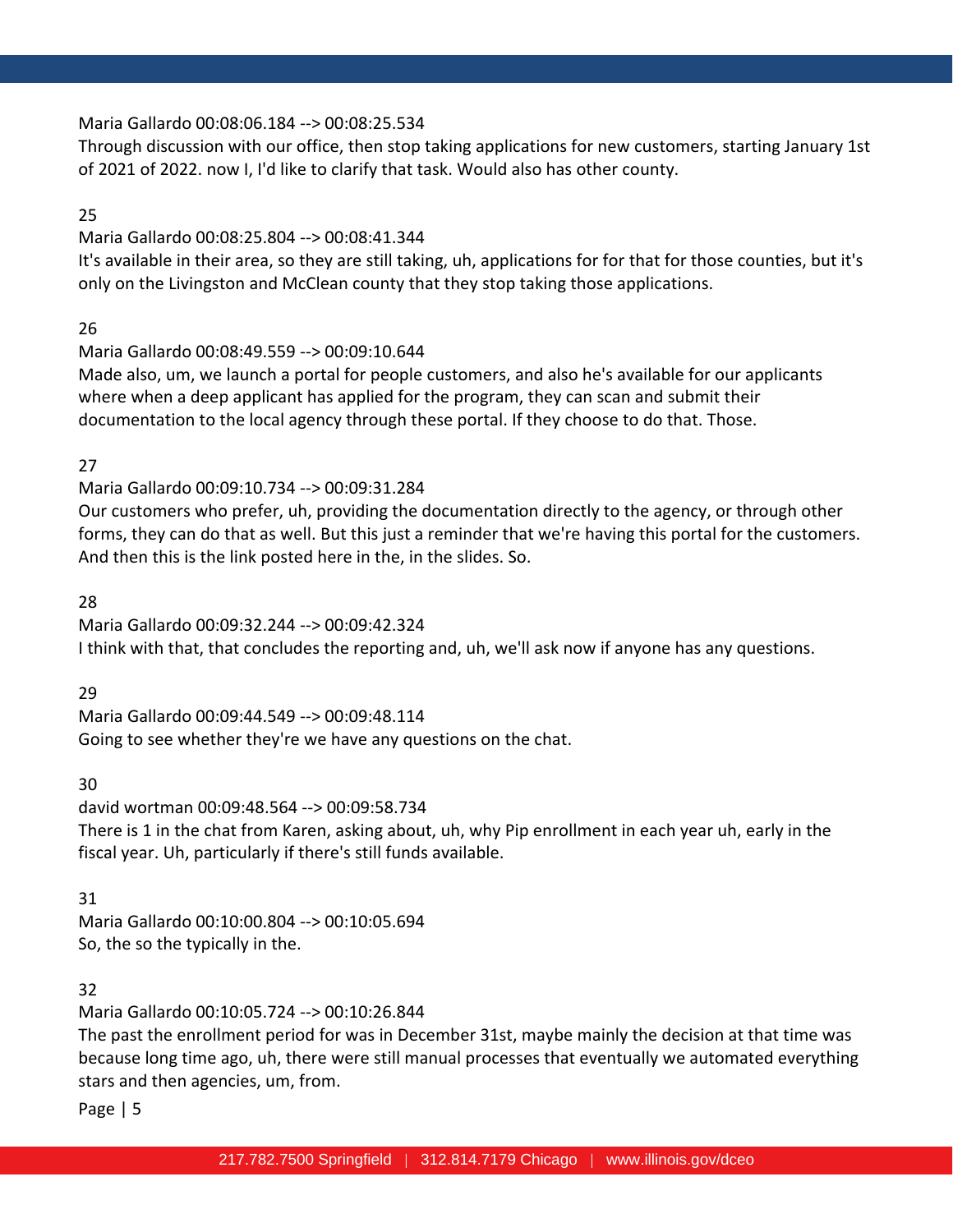### Maria Gallardo 00:10:42.660 --> 00:11:03.805

March 31st, mainly because around around after that point, any, uh, uh, when we discussed the decision or the benefit comparison with a big client, uh, at that time, compared to the, uh, due to.

### 34

# Maria Gallardo 00:11:03.894 --> 00:11:24.834

Number of months that are left in that fiscal year. So let's say a prefers to, through June 30th, the amount that we're going to be displaying to that customer versus the comparison. Most likely. The majority of cases would be very significantly DIA friendly. So.

# 35

Maria Gallardo 00:11:25.074 --> 00:11:42.564

That that's 1 of the reasons why, you know, we said, you know, let's stop, uh, the new enrollments on March 31st. So I don't know if any of the other folks would like to add anything else. But that was mainly the, the reasoning behind.

36 david wortman 00:11:48.055 --> 00:11:48.685 Okay.

# 37

Karen Lusson 00:11:49.765 --> 00:12:05.335

That that's helpful. Maria, thank you. This is Karen. Um, yeah, I think, um, just particularly I would note because, um, the gas prices have been so high this winter, and that folks may find themselves in significant arrears.

# 38

Karen Lusson 00:12:07.700 --> 00:12:28.845

These can begin disconnecting people that I think it'll be really important, even though people are going with a lie, he vendor payment or reconnection assistance grant to inform them about because that would be, you know, a great way when it does become available again to, to knock down.

# 39

Karen Lusson 00:12:28.849 --> 00:12:34.964 They're the remaining marriage at that lower monthly bill rate.

# 40

Maria Gallardo 00:12:40.695 --> 00:12:43.875 Okay, yeah, you have a good point, Karen.

# 41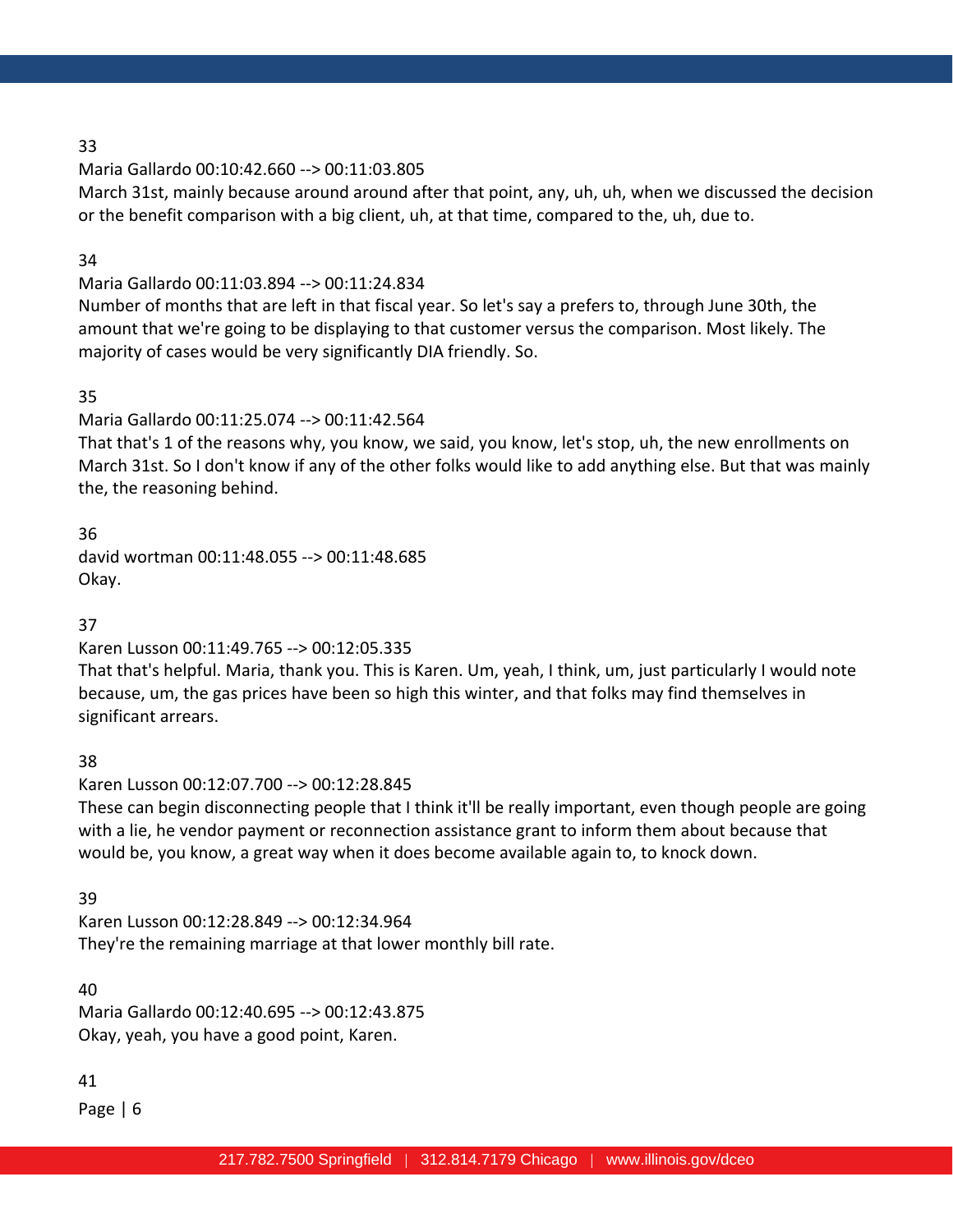#### david wortman 00:12:48.044 --> 00:13:08.324

Maria, the Martha also had a comment in the chat saying that, uh, the reasoning may no longer, you know, it's something that we should think about. So mm. Hmm. So that's good. Uh, the 1 thing I, I, I wanted to, uh, it was put on the slide here.

#### 42

### david wortman 00:13:08.329 --> 00:13:29.474

Uh, I just want to, uh, highlight that in the energy affordability discussion groups and in this group that, uh, you know, we're constantly, um, uh, I would say, encouraged by the, uh, by Karen and other poverty advocates on, uh, to encourage Pip and, uh, a 24.

### 43

# david wortman 00:13:29.479 --> 00:13:50.024

From last year, and a, if you go back 2 years, we're actually 33% above 2 years ago. So, in the energy affordability discussion group, uh, I can't remember what's the? What are we supposed to try to double it? I don't remember the or increase it by 50%. I don't remember, but anyway, in 2 years, we've gone up 33.

### 44

david wortman 00:13:50.629 --> 00:14:09.134

So, I think that's a good number and I, I'd congratulate the Leslie Maria and the agencies. So I think that it shows that there has been good, good increase in that.

#### 45

david wortman 00:14:11.985 --> 00:14:21.765

So, Mandy, or Martha uh, do either of you want to, uh, elaborate on the, what you've written in the chat.

#### 46

martha Strawser 00:14:27.675 --> 00:14:45.615

I just would like to say that I believe that we were only giving people the information about how much they would get in this fiscal year when we thought that the PIP program was threatened and may not exist in the next fiscal year.

# 47

martha Strawser 00:14:46.154 --> 00:14:52.034 I don't feel like we're in that position now, so I think that we should be able to offer Pip year round.

#### 48

# Ben Moore 00:14:53.594 --> 00:15:06.374

This has been more to 1 point I'd like to add is that we do because the, we do budget on a fiscal year and we get appropriations on a fiscal year. We don't always know for sure that will.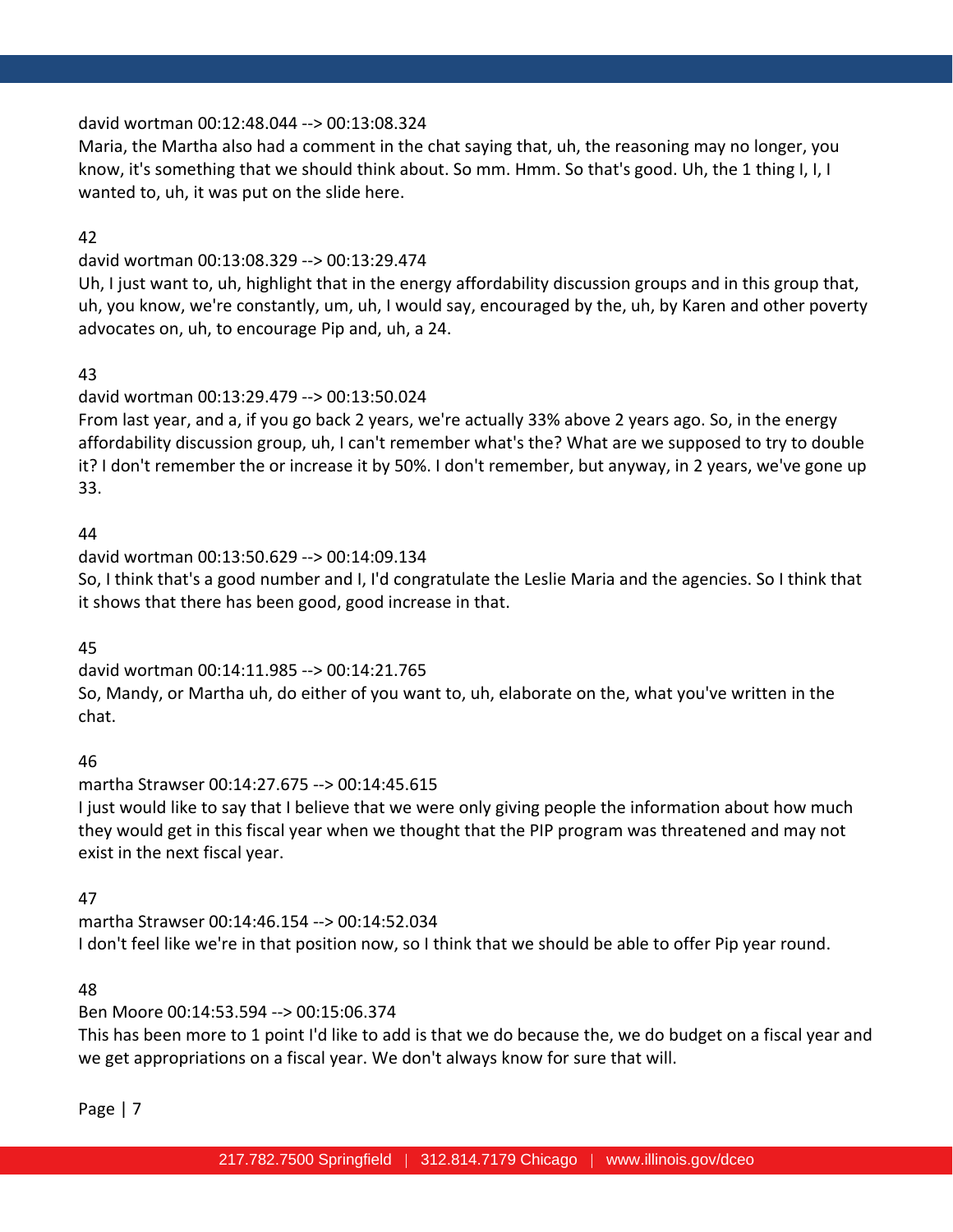Ben Moore 00:15:07.034 --> 00:15:22.874

Have it available next year, but additionally on stars, we need to roll any existing customers over to the next program here. So, especially in June, if there were customers being enrolled and benefits being calculated for that month there's a high likelihood that.

#### 50

Mindy 00:15:25.634 --> 00:15:26.114 We.

#### 51

Ben Moore 00:15:26.114 --> 00:15:29.234 We wouldn't properly get those kind of get rolled over.

#### 52

Mindy 00:15:29.234 --> 00:15:36.404

Customers rolled over, but then, couldn't we at least do until May at the end of the regular life heat program too.

#### 53

Ben Moore 00:15:37.124 --> 00:15:38.954 Potentially, we, we could look at that.

54 Mindy 00:15:39.014 --> 00:15:39.134 What.

55 Ben Moore 00:15:39.134 --> 00:15:42.824 I just wanted to bring that point out that going all the way to the end of June.

56 Mindy 00:15:42.824 --> 00:15:44.594 The way to the end of June.

57 Ben Moore 00:15:44.594 --> 00:15:45.584 Probably not practical.

58 Mindy 00:15:46.364 --> 00:15:46.664 Cool.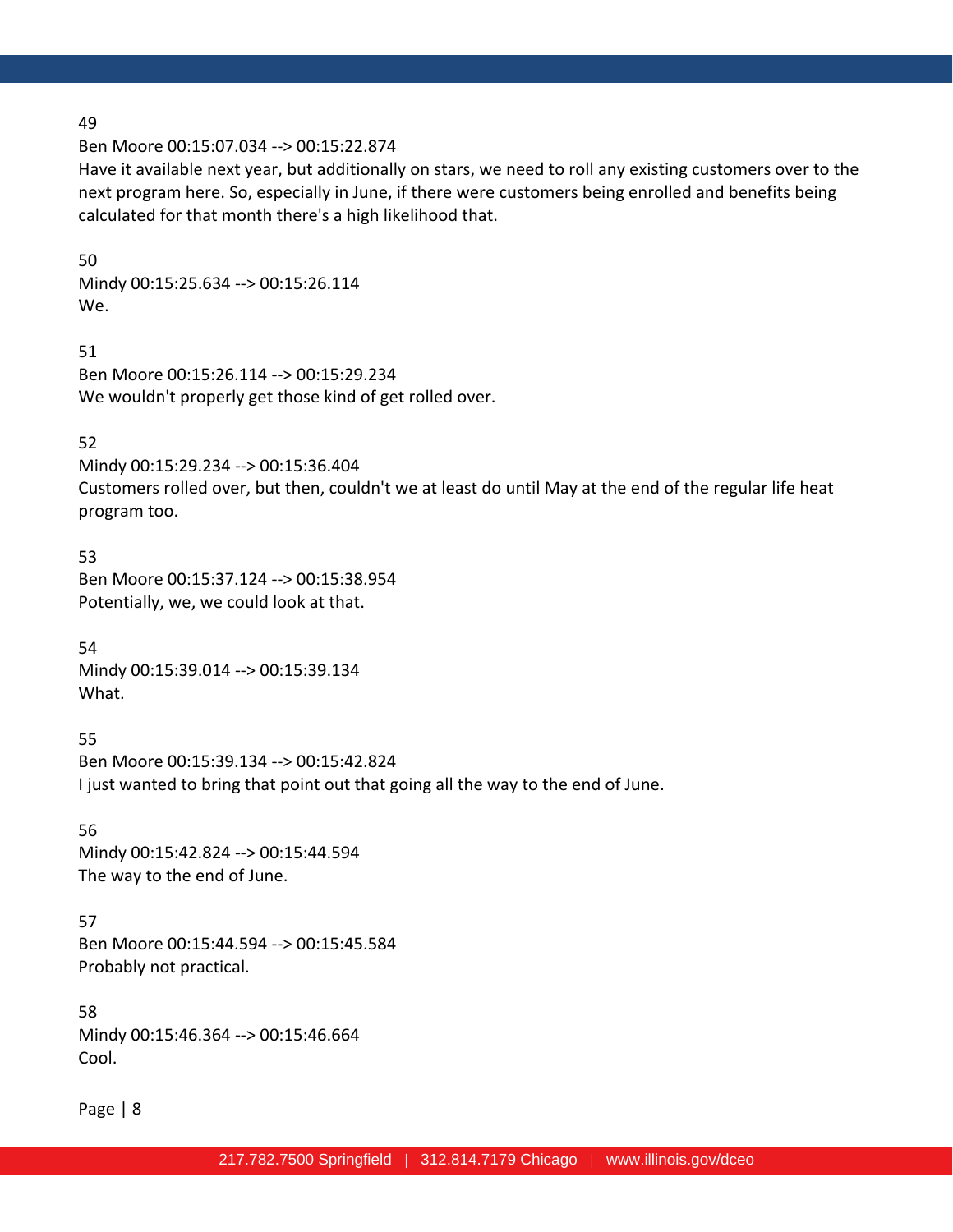david wortman 00:15:54.164 --> 00:15:57.884 Okay, is there Mindy you came up you were you wanting to say anything else.

### 60

Mindy 00:16:02.714 --> 00:16:21.494

Oh, that was it I mean, I'm I'm good with I understand the constraints of making sure that the ones that are already on are there, but as Martha says, we, you know, we know how to estimate. You know, you're gonna get this for the next year once you're on it, you're on it for a year.

# 61

Mindy 00:16:22.034 --> 00:16:42.644

And so just because the program is running now. Yeah. We're not going to be taking as much money out of this particular grant, but we will be taking it out of the next grant. And so when I do understand what been saying, you know, we may not be able to curtail it in time to make sure that.

# 62

# Mindy 00:16:42.650 --> 00:16:49.635

Everybody stays on if we would take it to the end of June, but I would love to see it go to the end of the program here.

#### 63

david wortman 00:16:50.925 --> 00:16:51.435 Okay.

64 Mindy 00:16:51.945 --> 00:16:52.455 Okay.

65 david wortman 00:16:54.705 --> 00:16:56.325 latoya, did you want to add anything.

# 66

Latoya Butler - CEDA 00:16:58.965 --> 00:17:03.765 No, I agree with everyone else says I'm good with it. If I had a vote to go at least through the end of.

# 67

Latoya Butler - CEDA 00:17:03.824 --> 00:17:24.944 may so all customers couldn't get the option along with db and i agree with what mandy was saying we have the aptitude to be able to um explain to the customers their benefit for a program you're recognizing that we may have to budget differently that shouldn't be that burden should be passed on to the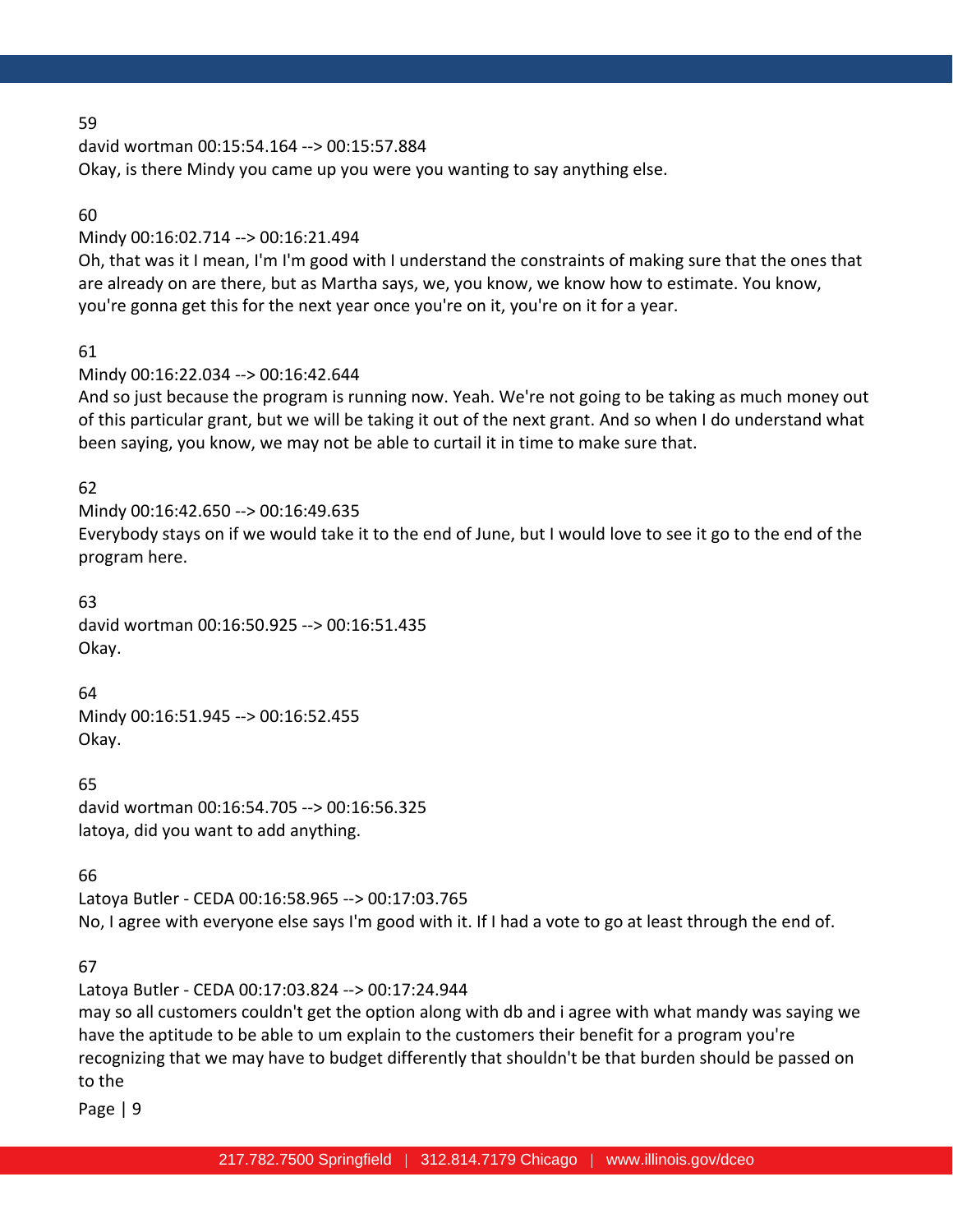Latoya Butler - CEDA 00:17:24.949 --> 00:17:28.515 So, they can get enrolled right away.

#### 69

david wortman 00:17:32.024 --> 00:17:32.474 Okay.

### 70

david wortman 00:17:36.584 --> 00:17:41.324 All right is there, uh, anything else? Uh.

### 71

david wortman 00:17:44.805 --> 00:17:45.825 Maria Leslie.

### 72

Leslie Ann 00:17:45.855 --> 00:17:46.395 I think.

#### 73

david wortman 00:17:46.395 --> 00:17:46.965 Dead on that.

### 74

Leslie Ann 00:17:48.285 --> 00:17:53.895 No, we appreciate everyone's speaking up and writing in the chat. So I believe it's your turn now, David.

# 75

david wortman 00:17:54.825 --> 00:18:03.615 All right, we will move to the, uh, the next order of business, the, uh, other business. Uh, I don't have a lot today.

# 76

david wortman 00:18:04.454 --> 00:18:25.574 I just want to update, uh, this group. Um, I can't remember if it was, I think it was the last Pip meeting. Um, we talked about the I T, upgrades that, uh, we're working on that process is still going on. Um, we've had, uh, there were several people on this call that.

#### 77

david wortman 00:18:25.845 --> 00:18:46.425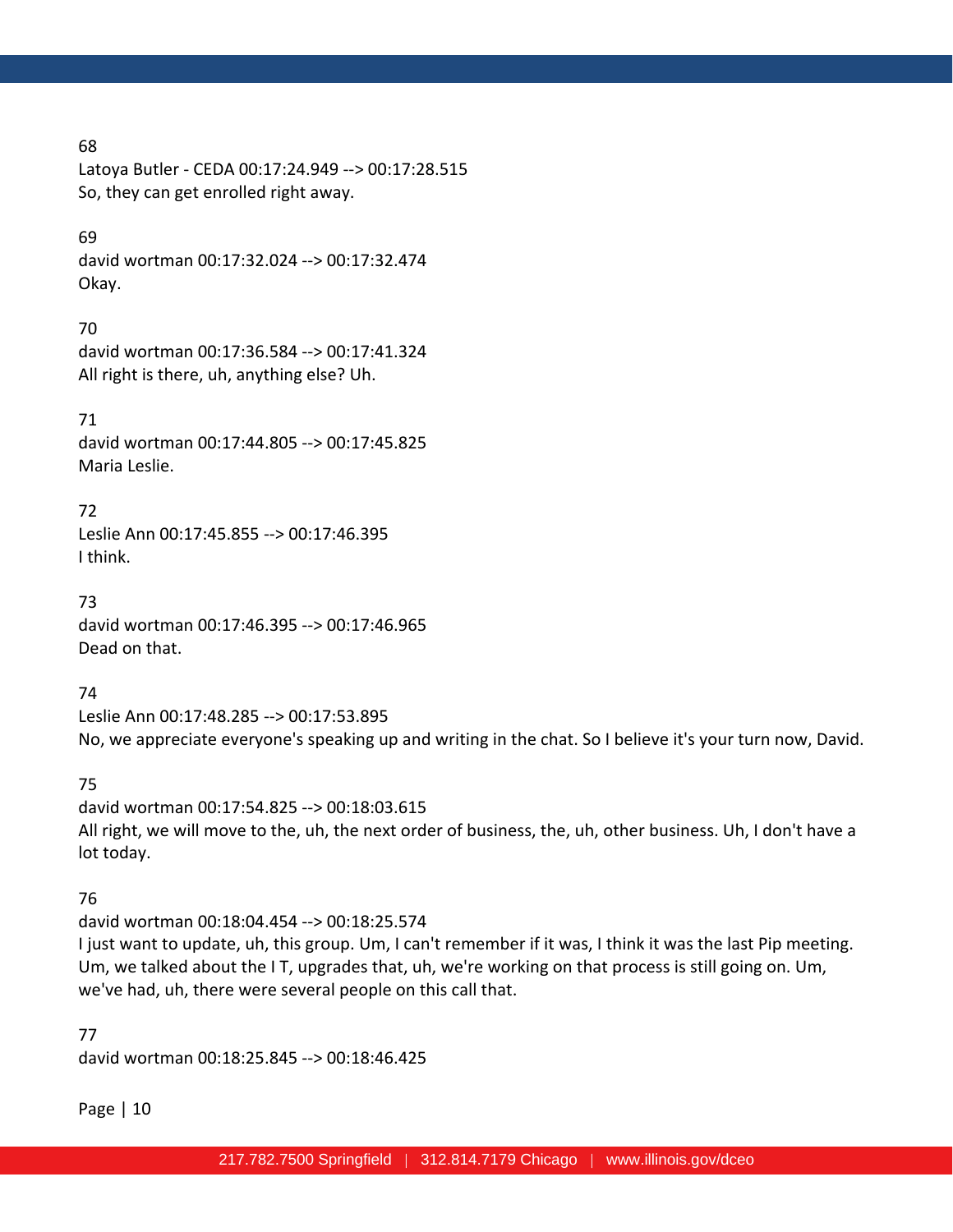Were involved in a process with Oracle, uh, and that's the, uh, platform, the company that we're working with for the weaponization. Uh, we did a, uh, customer excellence seminar. I can't remember the exact name, uh, in December and, uh, we have.

### 78

#### david wortman 00:18:47.744 --> 00:19:07.874

We, we have had a subsequent conversation with, uh, the Oracle people, Julio Rodriguez, who is the chief information officer here at, and I spoke with them and we are going to be, uh, moving forward, working on a, uh, scope of work and a budget on a.

### 79

#### david wortman 00:19:28.635 --> 00:19:47.805

We're moving forward on on that process so, uh, it's still too early to make any, like, announcement about it, but we are, we are moving forward on it. Uh, also in that meeting, uh, in October, I talked a little bit about possibly working with a.

### 80

# david wortman 00:19:49.394 --> 00:20:10.154

A professor at Illinois State University and, uh, I've had a couple of conversations with, uh, uh, it's Dr David Lumus an economics professor at, um, we met and I've exchanged some information with him some thoughts on what we could do. Uh, I sent him.

#### 81

# david wortman 00:20:10.334 --> 00:20:31.304

Uh, some of our, the past documents that we, uh, from, uh, the, uh, I'm trying to think, I believe it's from pack meetings, uh, some of the presentations from the pack meetings and then, uh, descriptions of some of our, the data that we have on our programs and, uh, he's working on a.

82

# david wortman 00:20:31.664 --> 00:20:52.454

Work scope for, uh, what would be called an inner governmental agreements it's essentially a contract with, for he and some of his students to do data analysis on, uh, on the data that's coming, uh, that our program generates the focus of, uh, that contract, uh, is there's 2 folks.

83

# david wortman 00:20:52.724 --> 00:21:13.274

There's 2 prongs to the contract uh, the 1st would be to look at our allocation formula and, uh, to analyze the data that we have about our clients and, uh, from the performance measures data that we receive from utilities that, uh, we can.

#### 84

david wortman 00:21:13.634 --> 00:21:34.484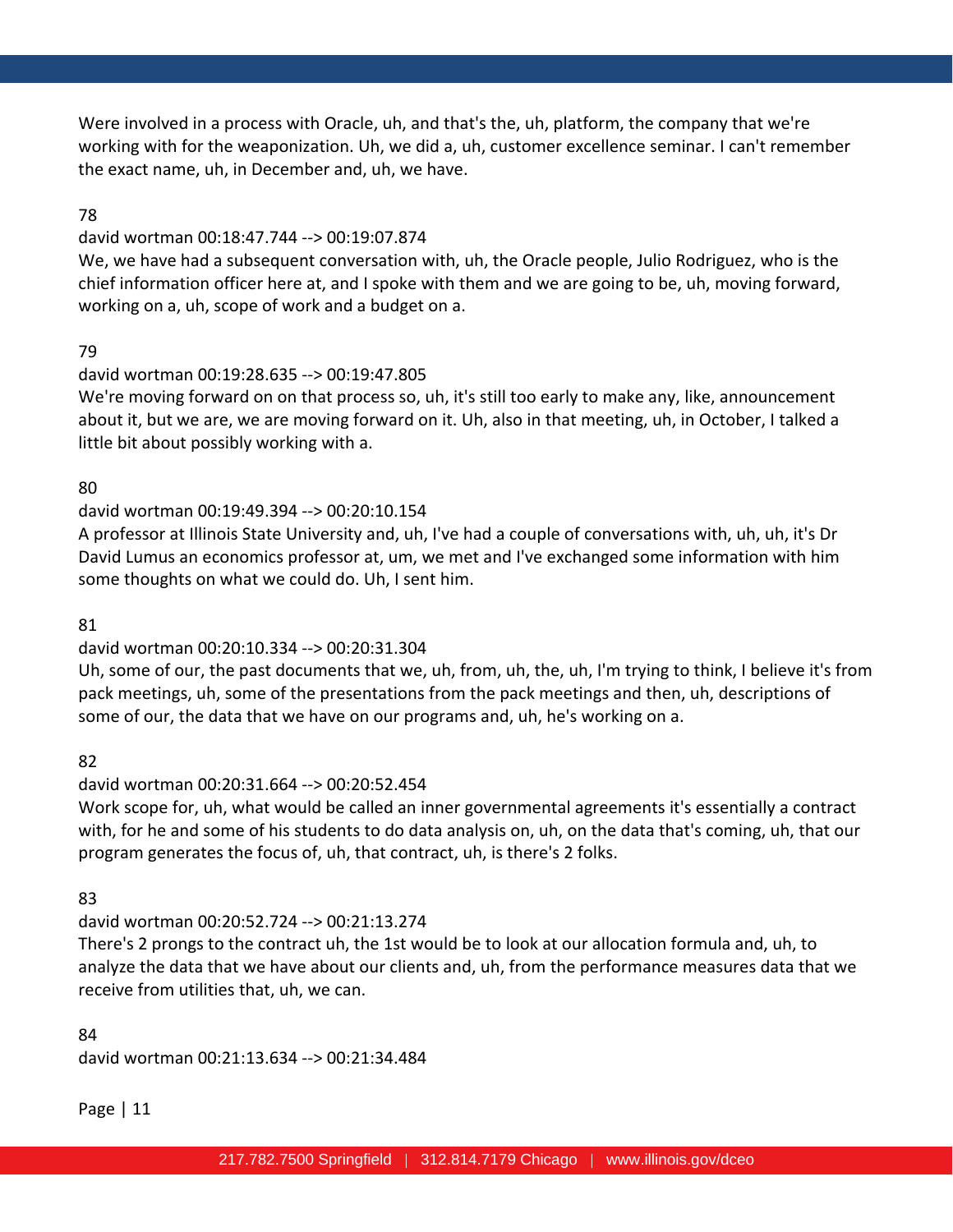No, between our data that we get as we do the, uh, the, uh, income verification of the household, so that we know how many people live there and their income and things like that we're connecting that with the performance data. So that we know how much, uh, household.

### 85

### david wortman 00:21:34.814 --> 00:21:55.754

Is paying each year for their energy cost uh, we're gonna combine all of that and then see if the allocation formula that we're using matches up to the expenses that, uh, our income eligible population is actually experiencing in the state. So that the.

### 86

# david wortman 00:21:56.384 --> 00:22:16.934

Step is to, uh, really designed to verify that our allocation formula is reflecting the reality of the expenses that our, our population is experiencing out there in the real world. So, um, that's the, the 1st part. And then the 2nd part would be to.

# 87

# david wortman 00:22:17.059 --> 00:22:38.204

Begin the process of reviewing our benefit matrix and, uh, working towards, um, the, I, I would say, verifying the concept of an equation to replace the, uh, benefit Matrix, uh, going forward. So, uh, I'm not right now.

### 88

# david wortman 00:22:38.354 --> 00:22:59.354

I I, I think it's a good idea. I think it's something that may work, but we would be working with them to, uh, analyze the data and, and then see, if it is something that, uh, that, uh, would work better than the matrix. Um, the, uh, an additional thing to say, um, yesterday I spoke.

# 89

# david wortman 00:22:59.359 --> 00:23:20.384

Spoke with Leslie, Anna Maria connected me with the group apprise, which is the, a nonprofit that analyzes performance data for for the likey program. And I showed them some of the things that we've been doing with trying to track the.

# 90

# david wortman 00:23:20.714 --> 00:23:41.654

Agency performance, and then the concept of, uh, doing a, uh, uh, the, the allocation, as I spoke about, and the, uh, the equation to do the benefit calculation and, uh, all of that were, uh, they, it, the conversation with the people that are prize reinforced.

### 91 david wortman 00:23:41.659 --> 00:24:02.804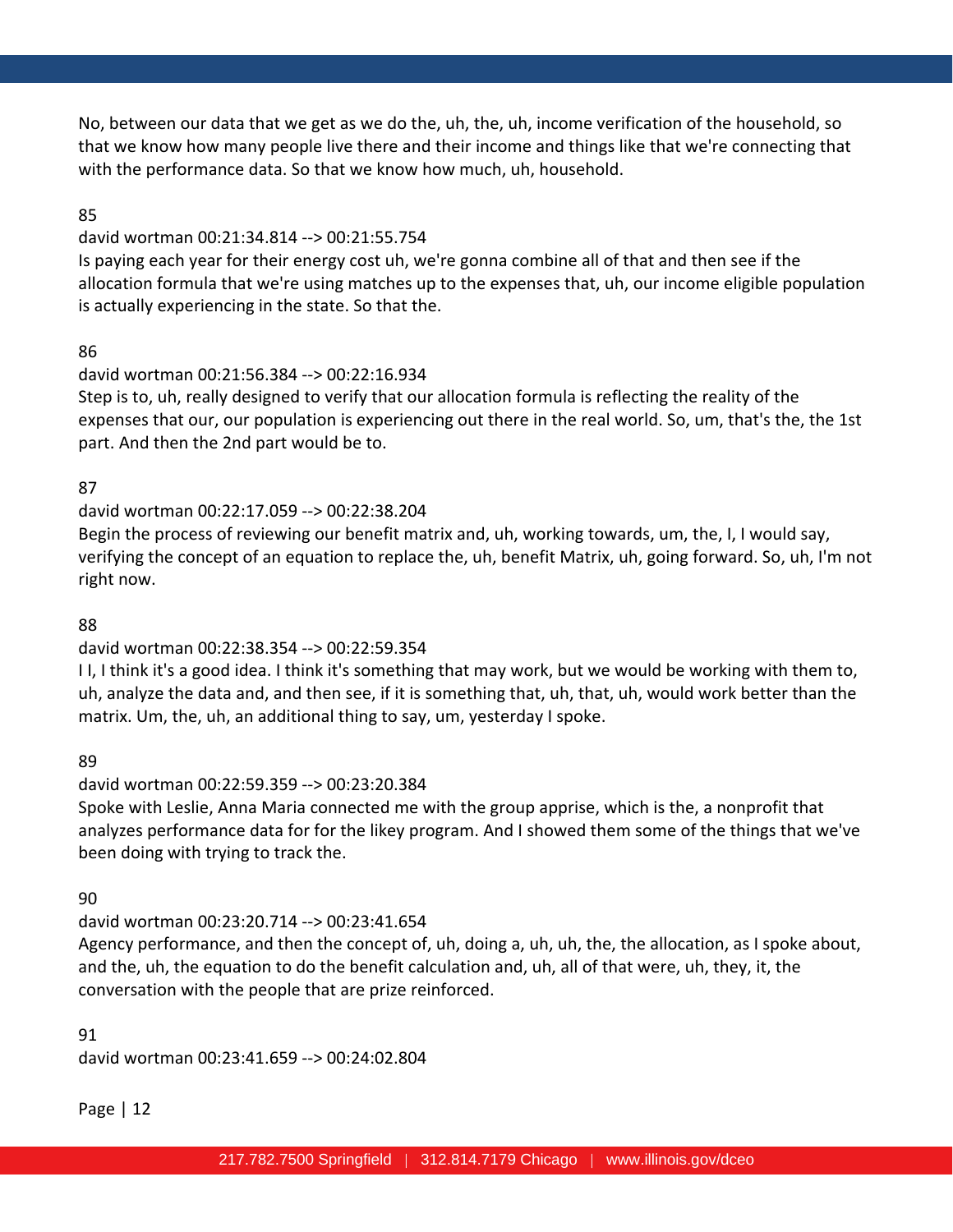That those are reasonable ideas and, and, um, you know, things that can work. So, uh, we're at the start of this. But, uh, I think it's, uh, in in future meetings we'll be bringing information about, uh, about that work. Uh, we'll bring, uh, I don't know whether the contract.

### 92

### david wortman 00:24:02.810 --> 00:24:23.865

May be in place 3 months from now, but, uh, we'll be talking about that in future meetings. So I see. There's something from Karen can you summarize again what improvements will be enabled by the new system? Um, for example, will it enable quicker communication with the utilities easier categorical eligibility.

# 93

# david wortman 00:24:24.104 --> 00:24:44.564

So, it's early days on the redesign. I mean, I think that it's reasonable to assume that there are going to be, uh, a lot of, uh, a lot of improvements that are available to us. But right now, to say exactly what they are. I don't know that I can say I know that in our.

# 94

# david wortman 00:24:45.134 --> 00:25:06.254

In that, uh, client experience, seminar or process that we went through, uh, there was a lot of focus on, um, on the, uh, application process and, and the documentation. And how can we make documentation, uh, better, uh, you know, the, the experience better.

# 95

david wortman 00:25:06.259 --> 00:25:18.554 The client, so I, all of that, uh, I would say everything that you say there, that's all things that we are looking into and and hoping to achieve.

# 96

david wortman 00:25:21.769 --> 00:25:30.524 You know, some of the improvements, uh, I, I think, uh, quicker communication with the utilities is definitely, uh, something that we're looking into. I, you know.

# 97

david wortman 00:25:33.585 --> 00:25:53.085 The working, we, we have to figure out, uh, the best way to work with the utilities. The, that communication is key to this. And, uh, we're starting that with weather ization right now. Um, the process.

98 david wortman 00:25:54.524 --> 00:25:54.764 It.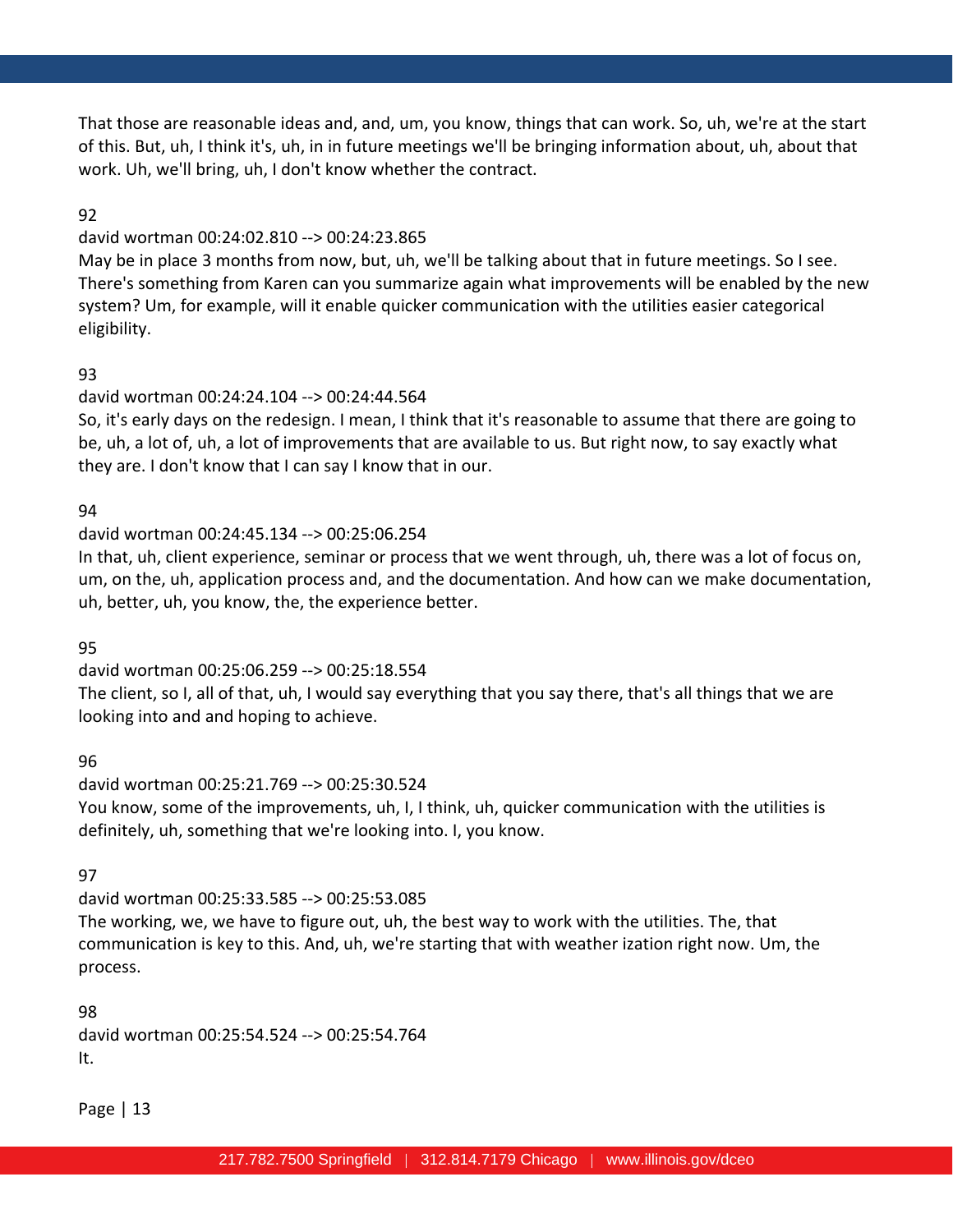### david wortman 00:25:57.020 --> 00:26:18.165

Speed with which we can do this, uh, is, uh, connected to the speed with which the utilities can work with an interface with our new program. So that's, uh, I would say, that's the update right now. We're, we're early on in the weather.

### 100

david wortman 00:26:18.169 --> 00:26:35.354

Station program, and really haven't even started on, but, uh, we, we are, uh, we are beginning the process Alan. Uh, I see that you're asking asking to speak. So, uh, I'm, that's, uh, I'm done with, uh, my portion. So, uh, you can come off and.

101 Allen Cherry 00:26:36.074 --> 00:26:39.044 I wanted to talk about the program analysis.

### 102

### Allen Cherry 00:26:40.274 --> 00:26:59.894

I'll try to be not too long winded and not too negative, but I'm not always great at doing either of those. So, 1st, I will say this is a highly positive development I think back from the start and this goes back to the analysis of the PIP in the 990 s.

#### 103

#### Allen Cherry 00:27:00.794 --> 00:27:21.584

I saw the importance of of data and analysis and that led to me being appointed the chair of what we called the data committee and I'm not sure if I was fired or if I quit or we just stopped meeting. But that became a very, a very bad process. Uh, we also.

104

#### Allen Cherry 00:27:21.620 --> 00:27:42.165

Report to the general assembly and something was sent to them that I don't think complied with the legislation. But on the other hand, I have to agree with the people who didn't agree with me that they probably weren't very interested in in this report. I think 1 issue we had was.

105

### Allen Cherry 00:27:42.770 --> 00:28:03.345

Whether to use a prize, there were concerns about the cost, and whether they were overly, uh, strong proponents of a PIP. So, we sort of had a compromise of looking at Illinois state. We actually were on the verge of having a contract. They seemed very interested and then they just disappeared.

106

Allen Cherry 00:28:03.919 --> 00:28:25.064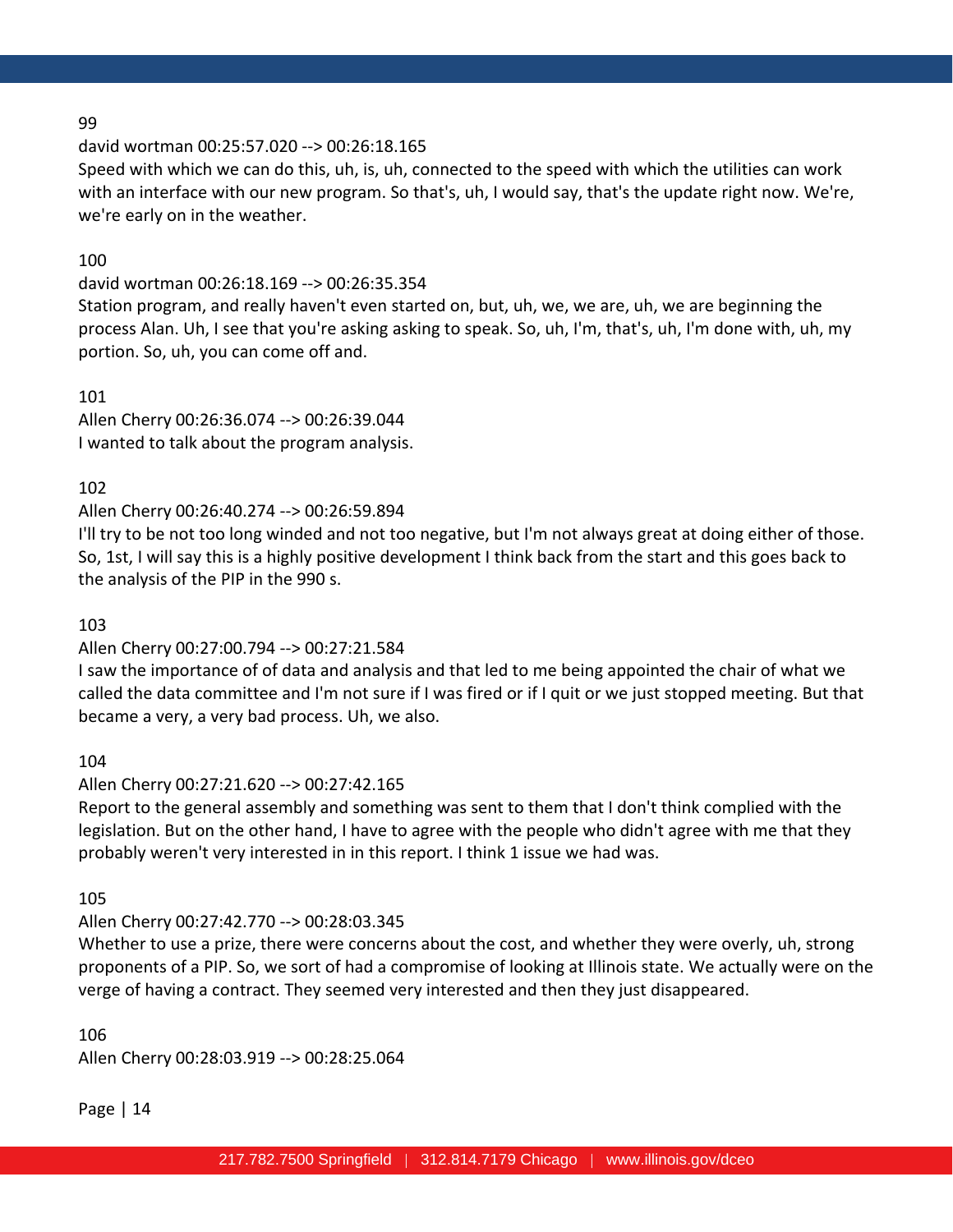So it looks like this is being cranked up. I'm looking for more than just data. I think everything you've highlighted in terms of what the data would help us do is great. I think we should also be, uh, looking at lessons learned. I think a prize would be perfect for that. I think a committee structure with, uh, with all.

### 107

### Allen Cherry 00:28:25.094 --> 00:28:45.614

Involved in the PIP would be very good at identifying issues, uh, not necessarily making recommendations because we might not always agree, but I think there's, there's that important step, you know, what lessons have we learned how do we address them? Uh, I think the CEO recently has done a great job.

### 108

# Allen Cherry 00:28:46.219 --> 00:29:07.334

Looking back, looking at what needs to be improved and making improvements, but I I would hope that we still have the resources to, uh, take an organized look at what lessons and and how to be better going forward. I think some of that was done in the legislation. So I think it's a little less pressing than it was.

#### 109

Allen Cherry 00:29:07.605 --> 00:29:14.805 You know, years ago, but but this is just very good news as far as I'm concerned, and we seem to be on the right track. So thank you.

#### 110

david wortman 00:29:15.615 --> 00:29:22.725 All right, thank you. Allen? Yeah. Um, David Carroll am I getting the name? Correct? Uh, Marie.

#### 111

Maria Gallardo 00:29:23.355 --> 00:29:24.705 Yes, David Carroll? Yes.

#### 112

david wortman 00:29:24.735 --> 00:29:28.515 Okay, David Carroll enterprise, uh, the, the meeting that we had.

#### 113

david wortman 00:29:28.520 --> 00:29:49.665

It's very positive and, um, you know, the, uh, he was excited to see another state that's interested in and really using the performance measures data. So, um, they, uh, he and his team, uh, I would say committed to or said that, uh.

Page | 15 114 david wortman 00:29:49.724 --> 00:30:10.814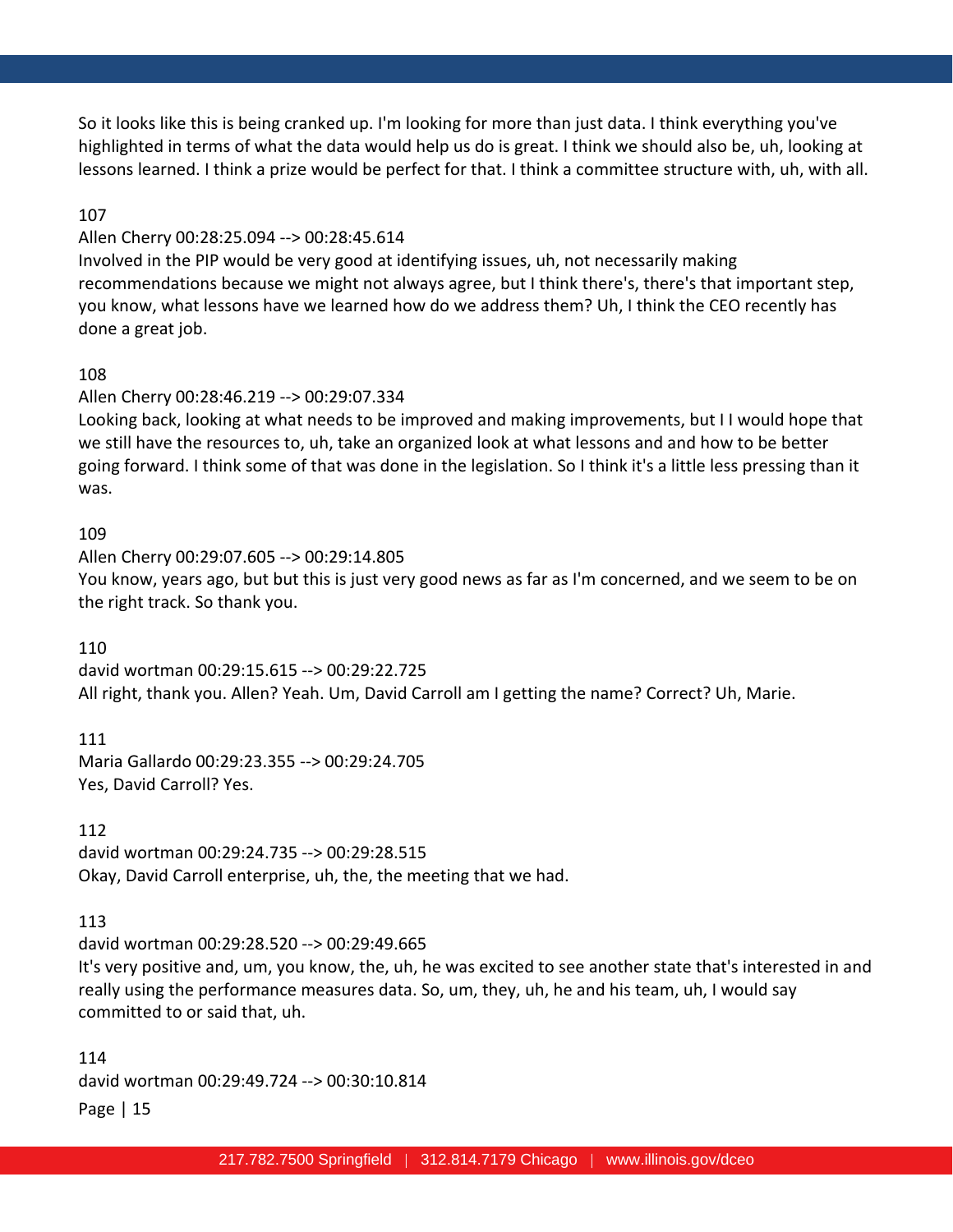There'll be, we'll be reaching out working together, going forward. So, uh, I'm, uh, anxious to talk to them. I mean, they have a nationwide view on these things and have ideas. So, yeah, we'll be working with them. And, uh, you know, um, I'm always, uh, I, I like, uh, transparency and every.

### 115

david wortman 00:30:10.819 --> 00:30:31.964

Thing, so, as we move forward with this data analysis, I, I will be more than happy to talk to people. Anyone that wants to know what's going on. We'll we'll spend as much time as anyone wants to, uh, to explain and talk about what our data is but I just think right now.

# 116

david wortman 00:30:42.385 --> 00:30:51.085 So, uh, Karen, uh, you've written quite a bit there. Do you want to, uh, you want to come off and.

### 117

Karen Lusson 00:30:51.445 --> 00:30:52.345 Sure, sure.

118 david wortman 00:30:52.375 --> 00:30:52.555 Yeah.

119

Karen Lusson 00:30:52.645 --> 00:31:03.205

So, it's it's more of a question, um, I'm assuming, you know, that ity improvements will will do so many good things. But, um, I just wanted to.

120

Karen Lusson 00:31:03.234 --> 00:31:24.354

To note that California has a policy by commission order that requires that utility is not sort of stop any kind of disconnection process once a person begins and I, on a lightweight application. And I'm I'm wondering if now in Illinois is that communication.

121

Karen Lusson 00:31:24.384 --> 00:31:43.014 Possible or does that happen? I E, you know, um, Mary Smith has filed an application to the utility that that information is communicated to the utility. Therefore, any potential disconnection action get gets put on hold while that application is pending.

122

david wortman 00:31:46.554 --> 00:31:51.834 Yeah, I can't answer that. Um, I don't know either Leslie or someone from.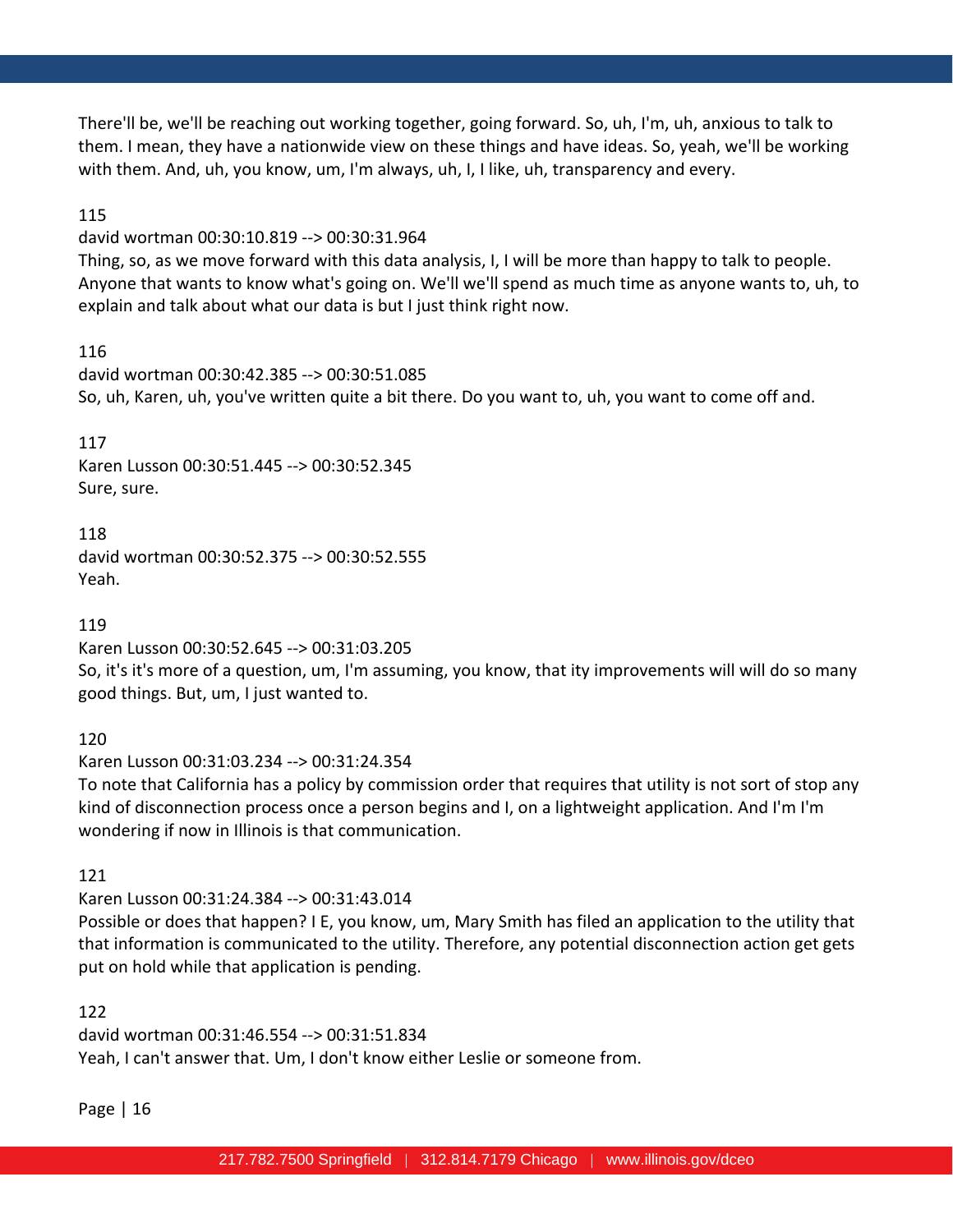Leslie Ann 00:31:53.184 --> 00:32:06.654

Don't they have to be determined eligible I mean, anybody can put in an application so I would want to know more about exactly what their losses and how their program differs from ours. I don't know that I could make any kind of.

#### 124

Leslie Ann 00:32:06.659 --> 00:32:08.034 The bold statement right now.

### 125

david wortman 00:32:10.104 --> 00:32:19.554 But, uh, I'm curious, when does the utility get noticed that, uh, someone has applied? It would be after their, their income verified correct?

#### 126

Leslie Ann 00:32:22.405 --> 00:32:43.315

Yes, in the electronic communications, once all the documentation has been received, then basically there's a or register that said to the utility that says this person has applied and we want to give you.

#### 127

Leslie Ann 00:32:43.319 --> 00:32:52.734 Money and at that point, it does stop reconnection or the disconnection. That's my understanding of it.

### 128

Karen Lusson 00:32:55.554 --> 00:33:04.464 So so, given the fact that, um, that there's a 30 day period to process a regular, um, app vendor payment.

#### 129

Karen Lusson 00:33:05.094 --> 00:33:15.234 Um, you know, that that's just something to think about, you know, for both advocates and, and, um, and that is, you know.

#### 130

Mindy 00:33:15.234 --> 00:33:16.134 And that is, you know.

131 Karen Lusson 00:33:16.914 --> 00:33:17.544 Can.

#### 132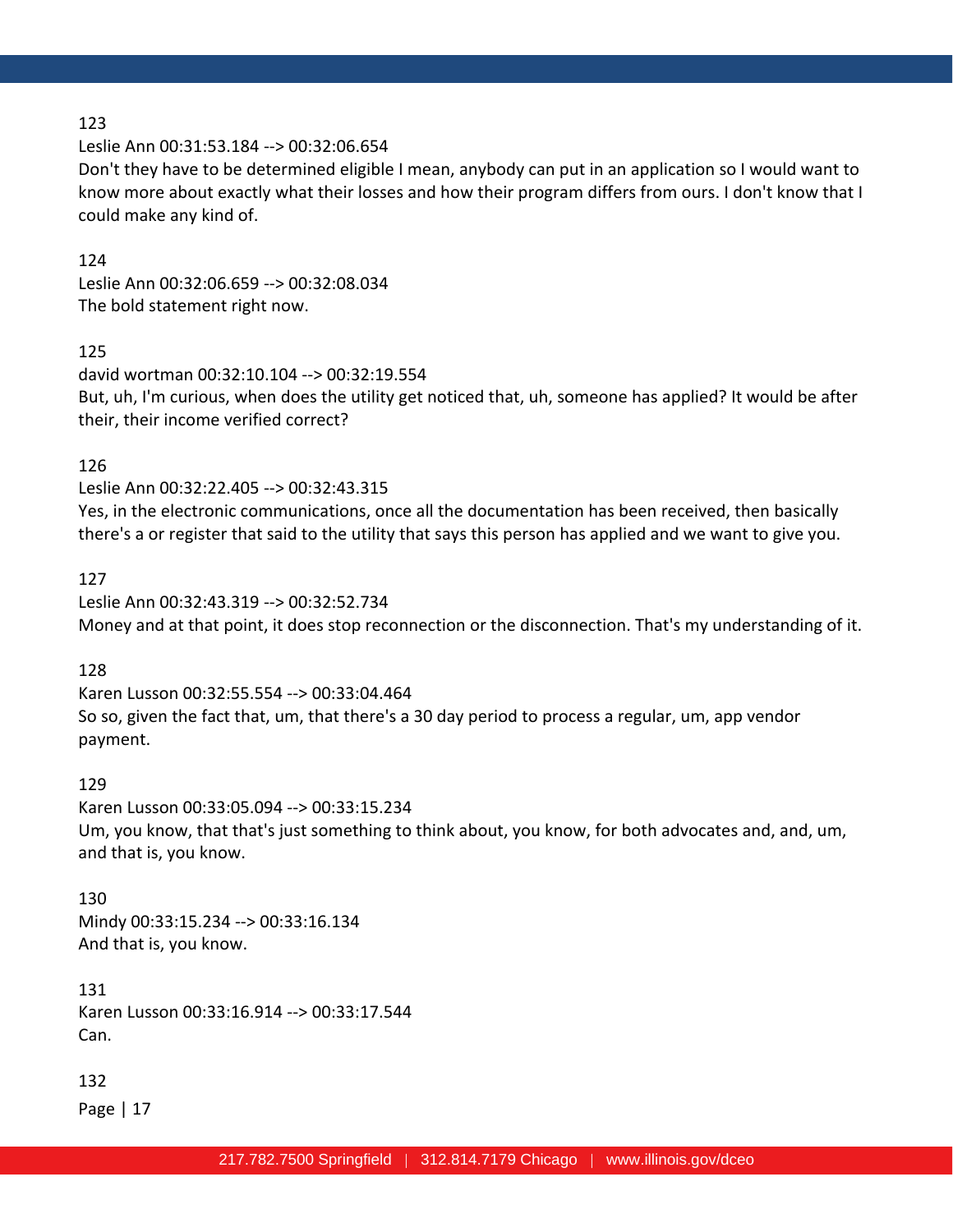Mindy 00:33:17.724 --> 00:33:18.324 Can.

#### 133

Karen Lusson 00:33:18.504 --> 00:33:19.134 Vendor.

#### 134

Mindy 00:33:19.374 --> 00:33:20.694 Vendor agree.

#### 135

Karen Lusson 00:33:20.724 --> 00:33:21.384 Sorry about that.

#### 136

Mindy 00:33:21.624 --> 00:33:22.584 Sorry about that. I don't.

#### 137

Karen Lusson 00:33:23.784 --> 00:33:24.174 Can.

#### 138

Mindy 00:33:25.074 --> 00:33:25.524 Vendor.

#### 139

Karen Lusson 00:33:27.684 --> 00:33:28.764 To require that.

### 140

Mindy 00:33:28.764 --> 00:33:30.294 Require that of the utility.

#### 141

Karen Lusson 00:33:31.104 --> 00:33:32.274 Assuming they could be.

#### 142

Mindy 00:33:32.574 --> 00:33:33.144 It could be.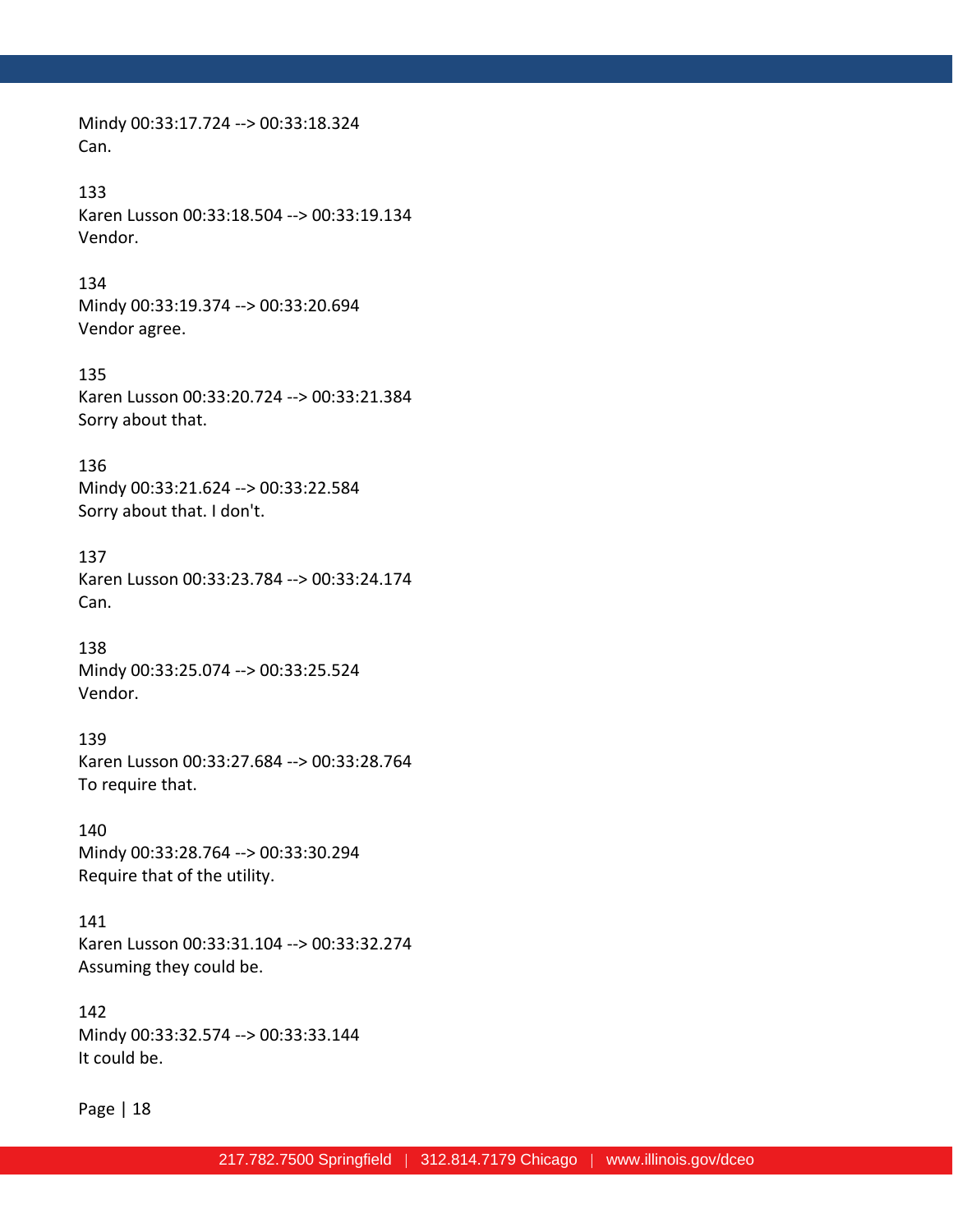Karen Lusson 00:33:33.474 --> 00:33:34.794 Part of the process.

#### 144

Mindy 00:33:34.824 --> 00:33:35.634 Process.

#### 145

david wortman 00:33:40.374 --> 00:33:41.304 Mandy.

146 Mindy 00:33:41.814 --> 00:33:42.234 Uh, huh.

147 david wortman 00:33:42.234 --> 00:33:43.314 It looked like you came up.

148 Mindy 00:33:45.474 --> 00:33:49.464 Then you come off. Oh, I'm sorry. So, can you still hear me.

149 david wortman 00:33:49.764 --> 00:33:50.184 Yes.

#### 150

Mindy 00:33:50.604 --> 00:34:06.474

Yes, okay. So whenever that, I mean, whenever you're talking about disconnected household, that's not a 30 day process here. That is normal circumstances in the state less than 48 hours but, you know, and we keep.

#### 151

Mindy 00:34:06.655 --> 00:34:27.625 At 48 hours, and I know you understand that, but, you know, that's what if, if we have somebody that's close to disconnection with anybody except Ameren and aaron's going to see if they applied today and amazon's going to at least see that verification today.

152 Mindy 00:34:27.658 --> 00:34:46.794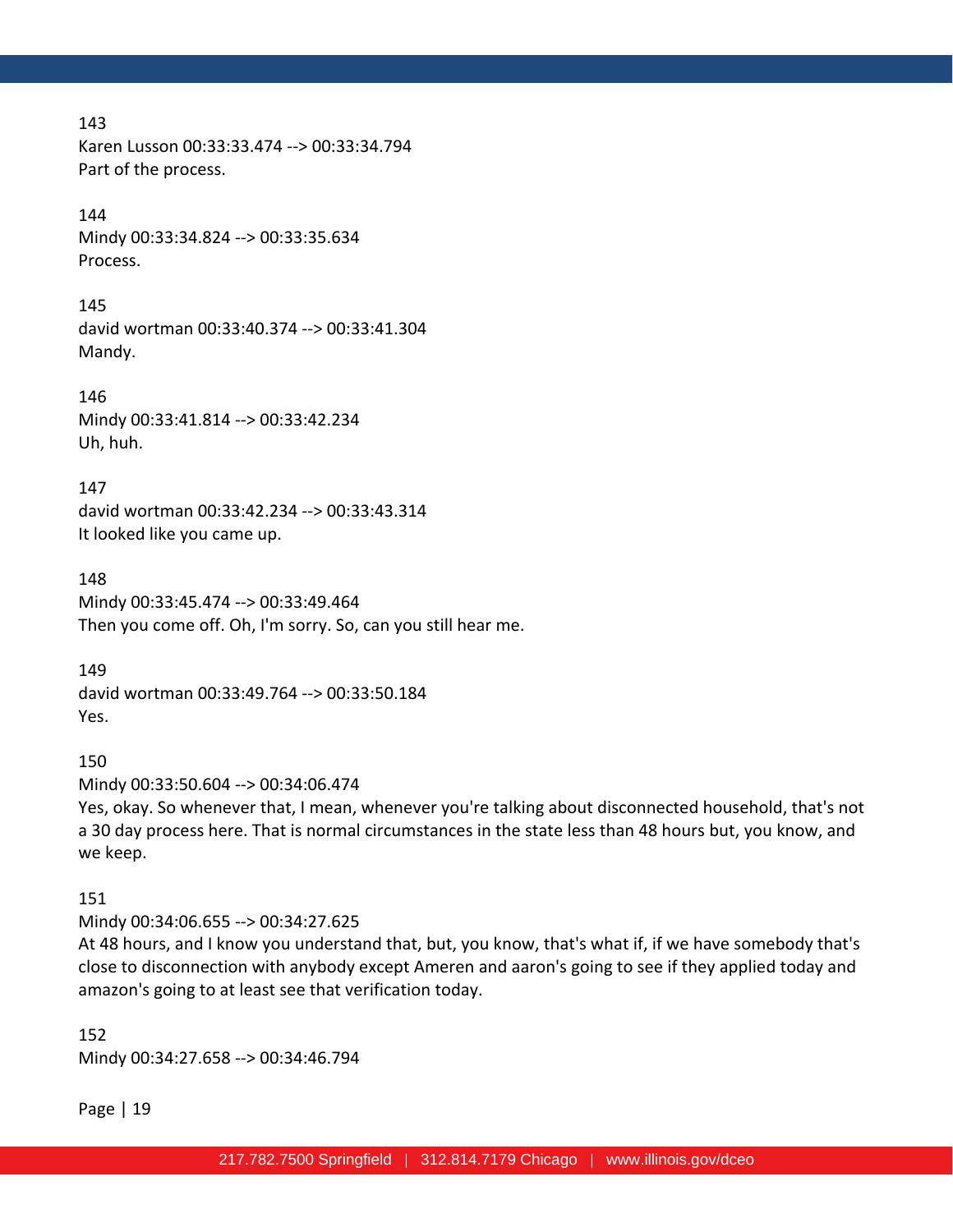Know that they have a completed app, even if it's not finished and so, you know, we, it may take us a week to get it all processed and double checked and everything, but everyone's going to see that verification pretty well immediately from the application from the time. That they've started.

153 david wortman 00:34:46.794 --> 00:34:47.634 Application.

154 Mindy 00:34:47.634 --> 00:34:48.804 Unless we gotten that far.

155 Mindy 00:34:48.809 --> 00:34:49.648 Documentation.

156 david wortman 00:34:49.854 --> 00:34:50.964 How do they see that?

### 157

Mindy 00:34:50.964 --> 00:35:09.624

Do they see that? Where did they see it whenever that it verifies with the they can see the verification, because we have to verify with them. So, whenever that you go to process the application, it sends a verification. So that Ameren sends back to us. How much did they owe and.

158 Mindy 00:35:10.104 --> 00:35:10.254 And.

159 Mindy 00:35:11.814 --> 00:35:13.104 Was on the register.

160 david wortman 00:35:13.374 --> 00:35:14.304 But that's through.

161

Mindy 00:35:16.224 --> 00:35:30.984

Got it sure why he thought yeah now I'm going to tell you all of our other vendors. I mean, I know we're not like everybody else, but here in rule South Central Illinois, if we've got somebody that is coming close and.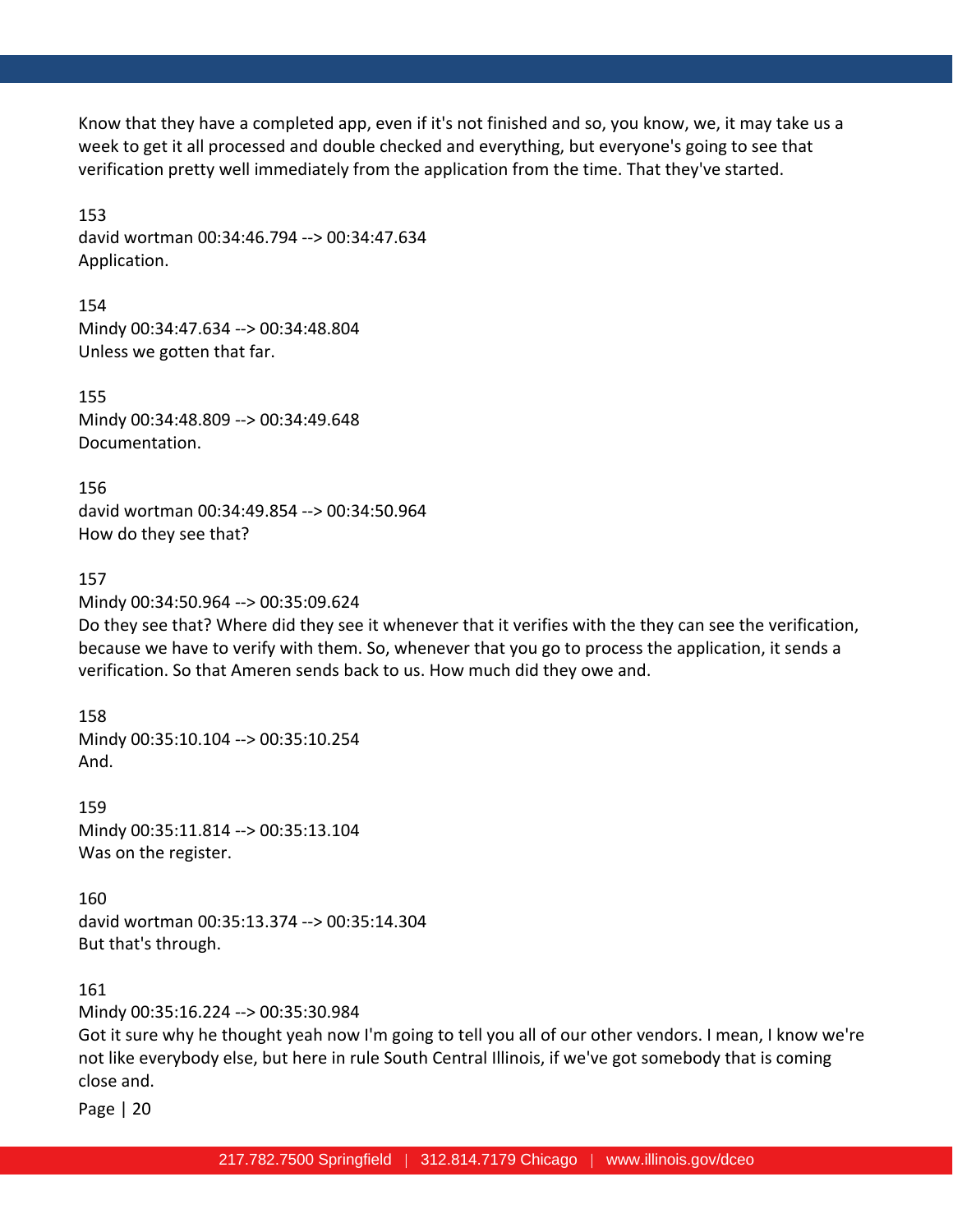Mindy 00:35:31.134 --> 00:35:42.894 They know that we've had somebody call on it or something, or they've said, you know, I went to Aruba for help. They're going to call me before they disconnect them if they know that they're working with us.

163 Kathy Walk 00:35:45.084 --> 00:35:46.014 We have the same.

164 Mindy 00:35:46.344 --> 00:35:47.334 The same thing.

165 Kathy Walk 00:35:47.454 --> 00:35:47.694 Yeah.

166 Mindy 00:35:48.294 --> 00:35:48.864 Yeah.

167 Kathy Walk 00:35:49.884 --> 00:35:52.224 Our vendors that we just call.

168 Kathy Walk 00:35:52.259 --> 00:36:06.954 Or whatever they're, they even know the customers have come in before we even get the app here at the main office. You know so, they know once they start working with our outreach people, they start looking for a pledge.

169 Karen Lusson 00:36:10.914 --> 00:36:14.964 And Kathy, I'm sorry, I can't remember. Are you also in Ameren territory?

#### 170

Kathy Walk 00:36:15.264 --> 00:36:21.534 Yes, yes, we have Ameren and and, um, non communicating vendors much like.

171 Karen Lusson 00:36:23.305 --> 00:36:23.815 Thanks.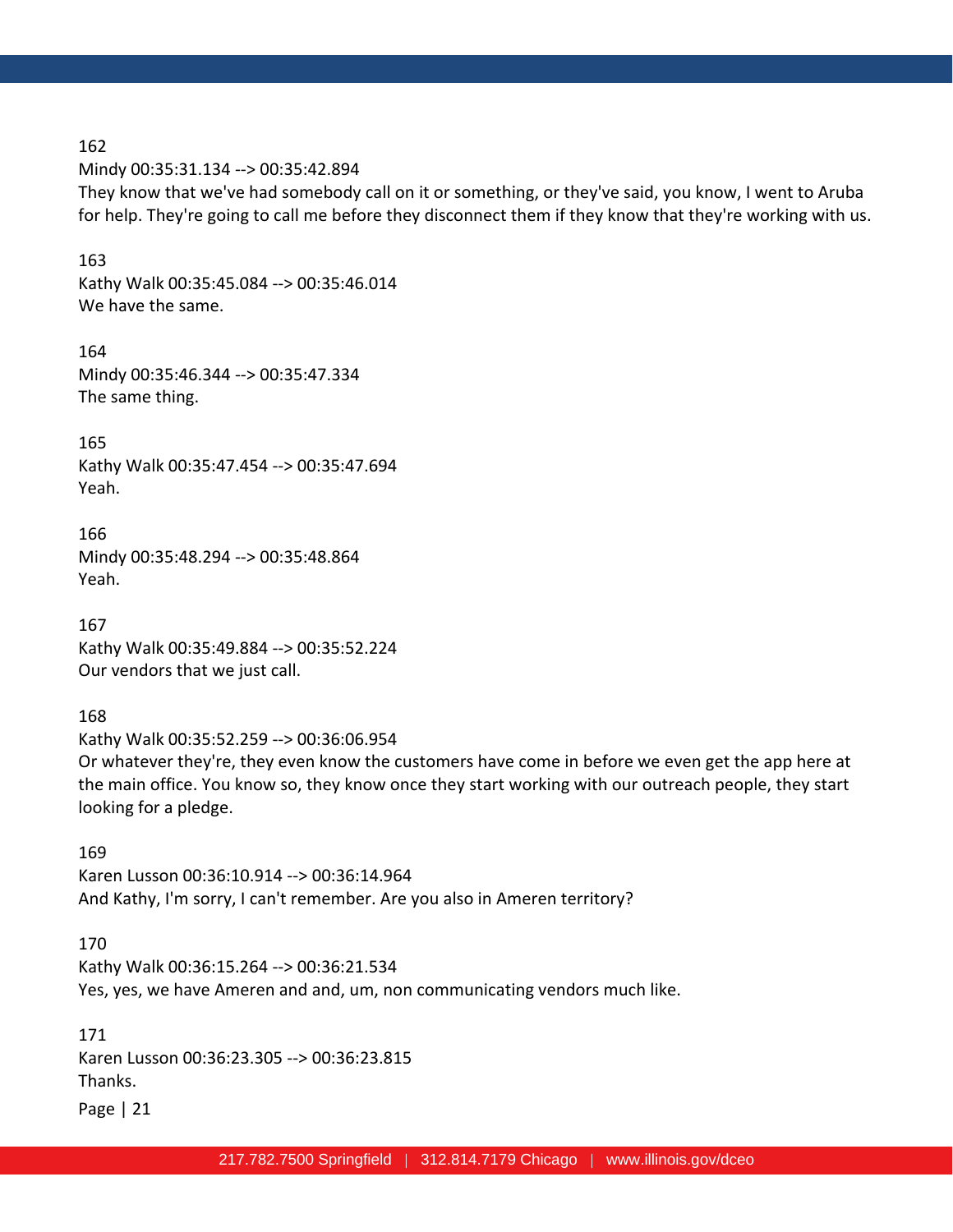david wortman 00:36:29.005 --> 00:36:37.375 So, uh, I'll do karen's job and ask latoya. How, how does it work there and cook.

#### 173

Latoya Butler - CEDA 00:36:37.975 --> 00:36:46.795 I know that was coming. Obviously, ours is very different. Um, but I believe that area may be on the line.

### 174

Latoya Butler - CEDA 00:36:47.250 --> 00:37:08.395

I saw her name the chat so she can speak to what comment can see, but it is my belief that they can see when that the utilities can see when a benefit has been approved. I don't know if they see it prior to that. And so the only way they were able to be proactive is only when we get those escalated.

# 175

Latoya Butler - CEDA 00:37:08.399 --> 00:37:27.534

Issues, either they call the state or, you know, they they get to us some kind of way. So, we do have to tell, unfortunately our customers that we can't promise to prevent this connection, but we do still process applications within 48 hours to try to in an attempt to try to prevent it.

### 176

Latoya Butler - CEDA 00:37:30.324 --> 00:37:36.384 I don't know if that's what you were asking specifically or if there is something else you would like for me to address.

# 177

Karen Lusson 00:37:38.664 --> 00:37:50.694

That's helpful. latoya. Yeah, I mean, I think, um, like I said, in the chat, I think it highlights, you know, the role the utilities have to play here to, to, you know, Ameren has.

# 178

Karen Lusson 00:37:50.699 --> 00:38:11.604

The ability to see, um, what's happening with their customers in terms of applications, um, that that should hold to for the other utilities as well. Um, because it sounds like that at least informally. Perhaps that disconnection then doesn't occur because Ameren.

#### 179

Karen Lusson 00:38:11.874 --> 00:38:18.954 Knows that that this customer is is is taking action and trying to address the average.

Page | 22 180 Latoya Butler - CEDA 00:38:20.244 --> 00:38:32.994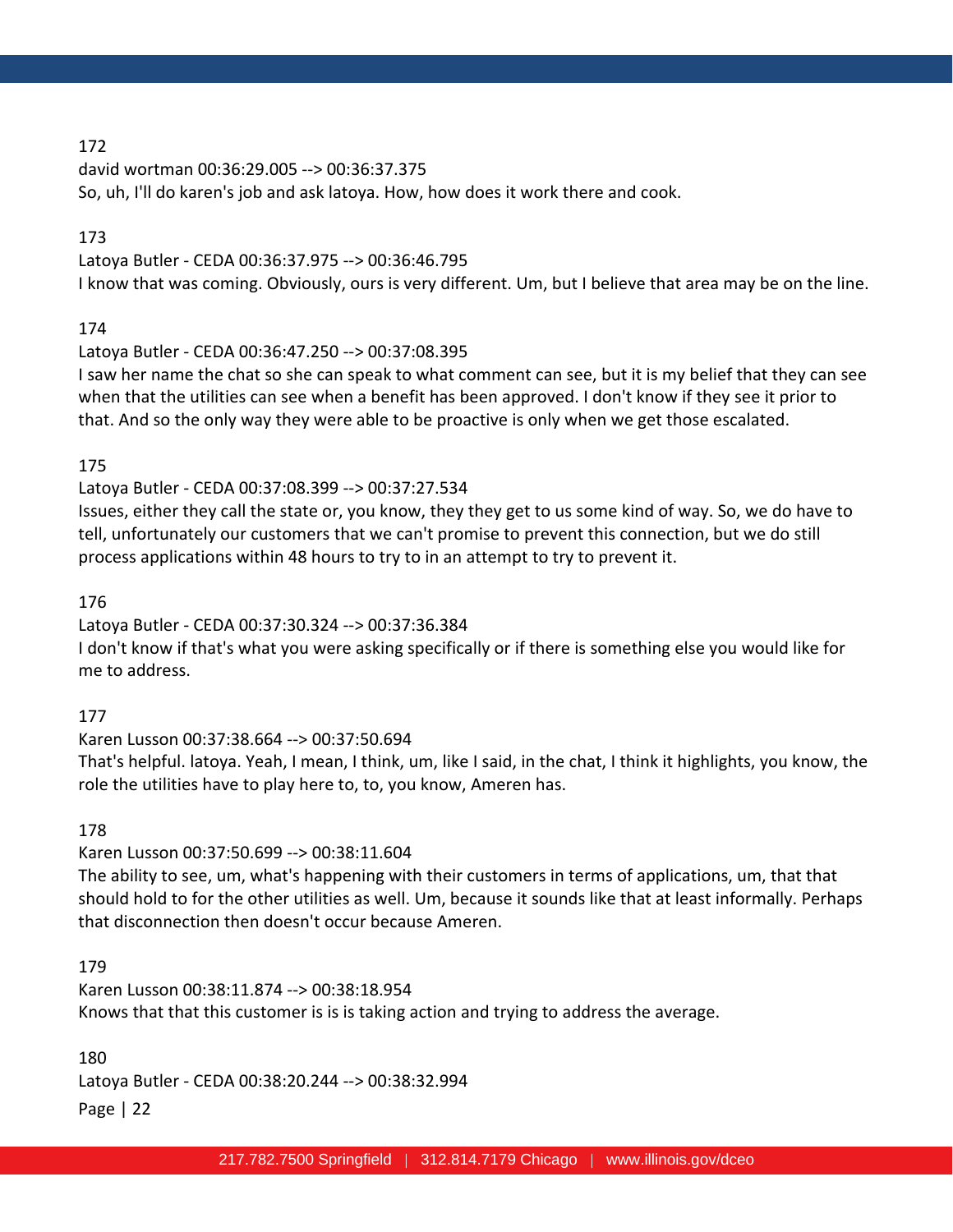I would like to say 1 other thing and I can't remember who said it, but what I am a little fuzzy on with the utilities and I'm just drawing a blank right now is that I can't remember if they see the benefit once it's approved.

### 181

#### Latoya Butler - CEDA 00:38:33.535 --> 00:38:54.145

Because if they see it prior to approval, then they run the risk and I'm not advocating on this by any means, but just kind of stating, I believe what to be facts. And if they see the benefit or that, a customer has applied prior to us approving it, then they run the risk that that customer could actually be eligible for benefit.

# 182

# Latoya Butler - CEDA 00:38:54.174 --> 00:39:14.964

I think Leslie handset anybody can apply for light heap but are they all eligible? So they may put a disconnection on hold for somebody who's never going to get, uh, potentially never get a benefit. Um, but again, I'm just a little fuzzy and not remembering at what point can the utilities actually see that? A customer has a light heat.

### 183

Latoya Butler - CEDA 00:39:15.354 --> 00:39:16.374 Um, application.

#### 184

Maria Gallardo 00:39:17.034 --> 00:39:32.214

So, yeah, this is very the YouTube, the communicating utilities will see that. Like, he pledge when we put it on a register that application. So then the communication goes to that actually meaning that that person was approved already. Yes.

185 Latoya Butler - CEDA 00:39:32.244 --> 00:39:35.694 Okay, so everything I just said, then disregard, because if they can.

#### 186

Latoya Butler - CEDA 00:39:36.449 --> 00:39:40.284 Once it's on register, then yes, they know that a benefit is on the way.

# 187

david wortman 00:39:40.584 --> 00:39:47.124 But it sounded like what Mindy was saying is that Ameren can see it prior when they're doing a, an inquiry on the account.

### 188

david wortman 00:39:48.054 --> 00:39:49.224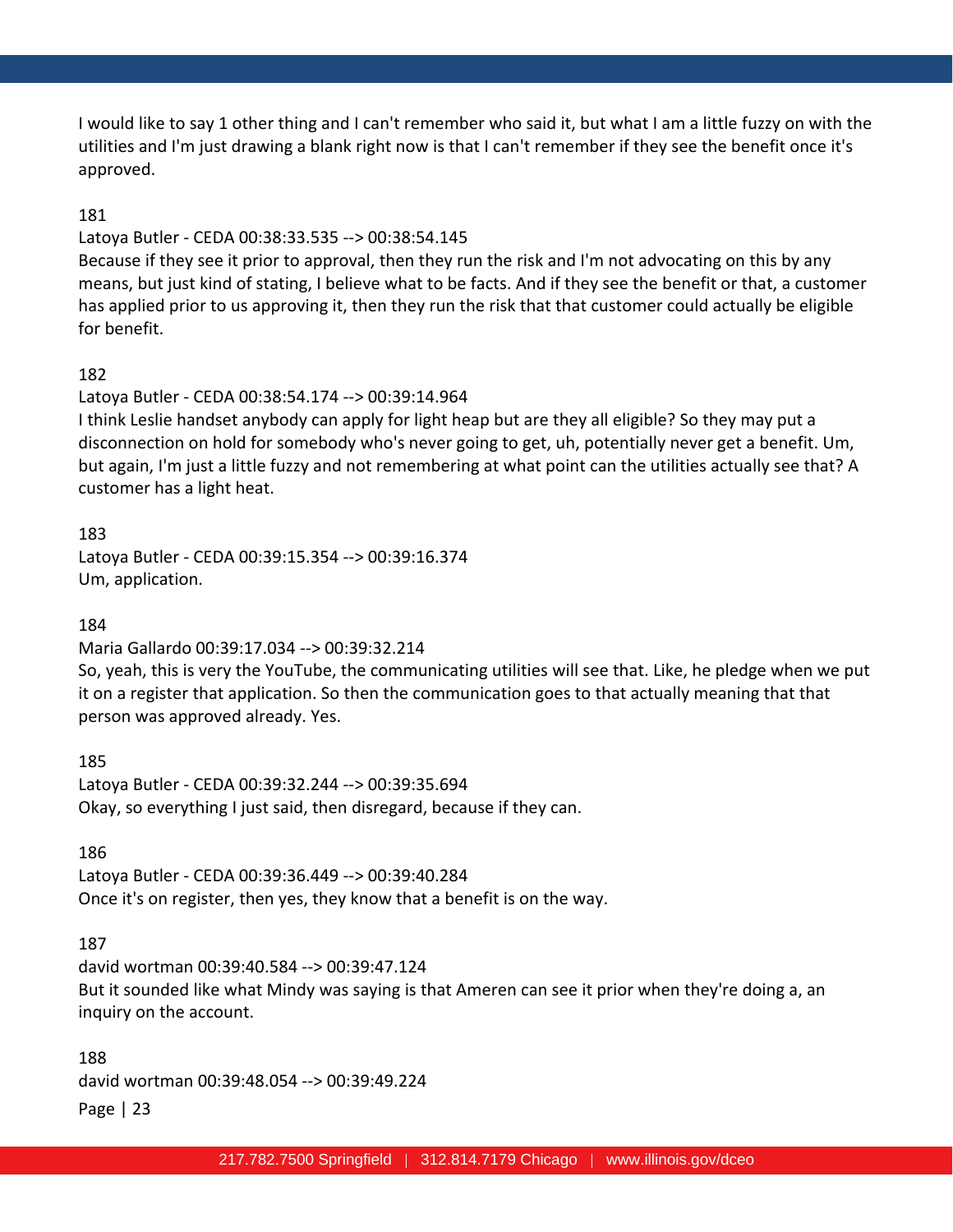All right Mindy.

189 Leslie Ann 00:39:53.935 --> 00:39:54.355 This is.

190 Mindy 00:39:54.475 --> 00:39:54.895 Yes.

191 Leslie Ann 00:39:56.785 --> 00:39:57.295 Go ahead.

192

Mindy 00:39:58.525 --> 00:40:13.105

I was gonna say, yeah, and Anthony on the call too. I know we have, we have, you know, they, they don't act on it right at the moment. But, I mean, I feel like there is things in place. Sorry Ameren. Um, but I think there are things in place.

#### 193

Mindy 00:40:13.134 --> 00:40:34.224

Would make that not too feasible to be able to stop anything and for, like, 48 hours. At least maybe if somebody was getting if they see that there is a verification on there because yeah, they see it at the point of verification. I mean, we communicate whenever that you put that.

194 Mindy 00:40:34.259 --> 00:40:36.024 Ready for register the 1st time.

195 Kim Bond 00:40:38.694 --> 00:40:40.044 This is Kim with Cameron.

196 Mindy 00:40:41.544 --> 00:40:42.654 A verification.

197 Kim Bond 00:40:43.284 --> 00:40:44.034 Mean that they are.

198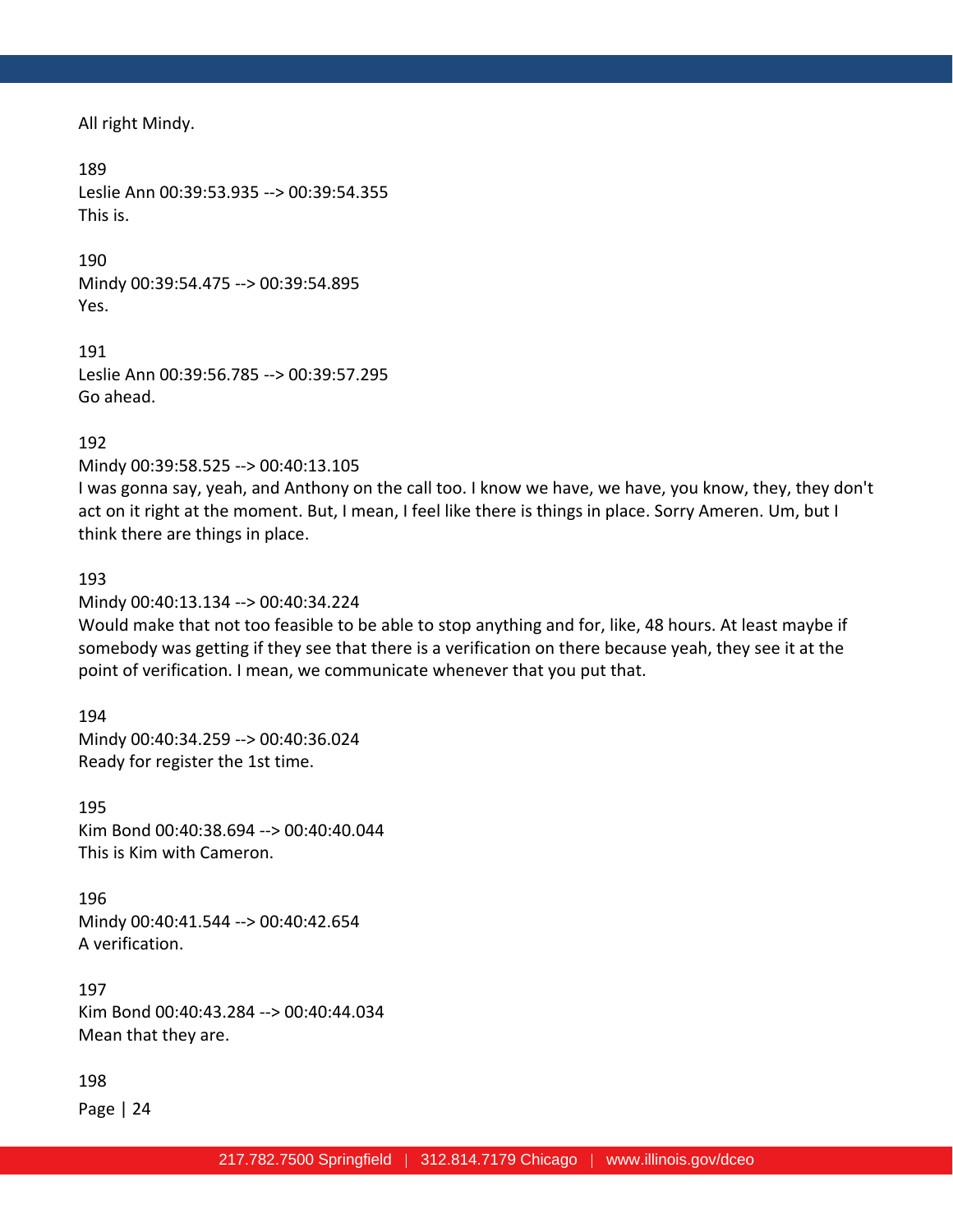Mindy 00:40:44.034 --> 00:40:44.784 Eligible.

199 Kim Bond 00:40:47.544 --> 00:40:54.294 Or are you just trying to get information about that customer balance their status of their electric bill and that sort of thing?

200 Kathy Walk 00:41:00.295 --> 00:41:12.145 That would be the 1st part when we communicate, we would be getting that information back. Um, when we actually move that on to register, then that's a pledge.

201 Kathy Walk 00:41:15.534 --> 00:41:18.774 After 6 o'clock at night or whatever, every night.

202 Kim Bond 00:41:19.944 --> 00:41:22.794 Right, but when when you verify when you.

203 Kathy Walk 00:41:22.794 --> 00:41:23.124 That's.

204 Kim Bond 00:41:23.124 --> 00:41:27.624 Verification like that. So that doesn't mean that they're eligible correct?

205 Kathy Walk 00:41:28.374 --> 00:41:28.824 No.

206 Kim Bond 00:41:29.214 --> 00:41:29.514 Okay.

207 Karen Lusson 00:41:31.104 --> 00:41:36.294 And and I think that the, the point I'm getting at is, you know, at least from.

Page | 25 208 Karen Lusson 00:41:36.299 --> 00:41:57.444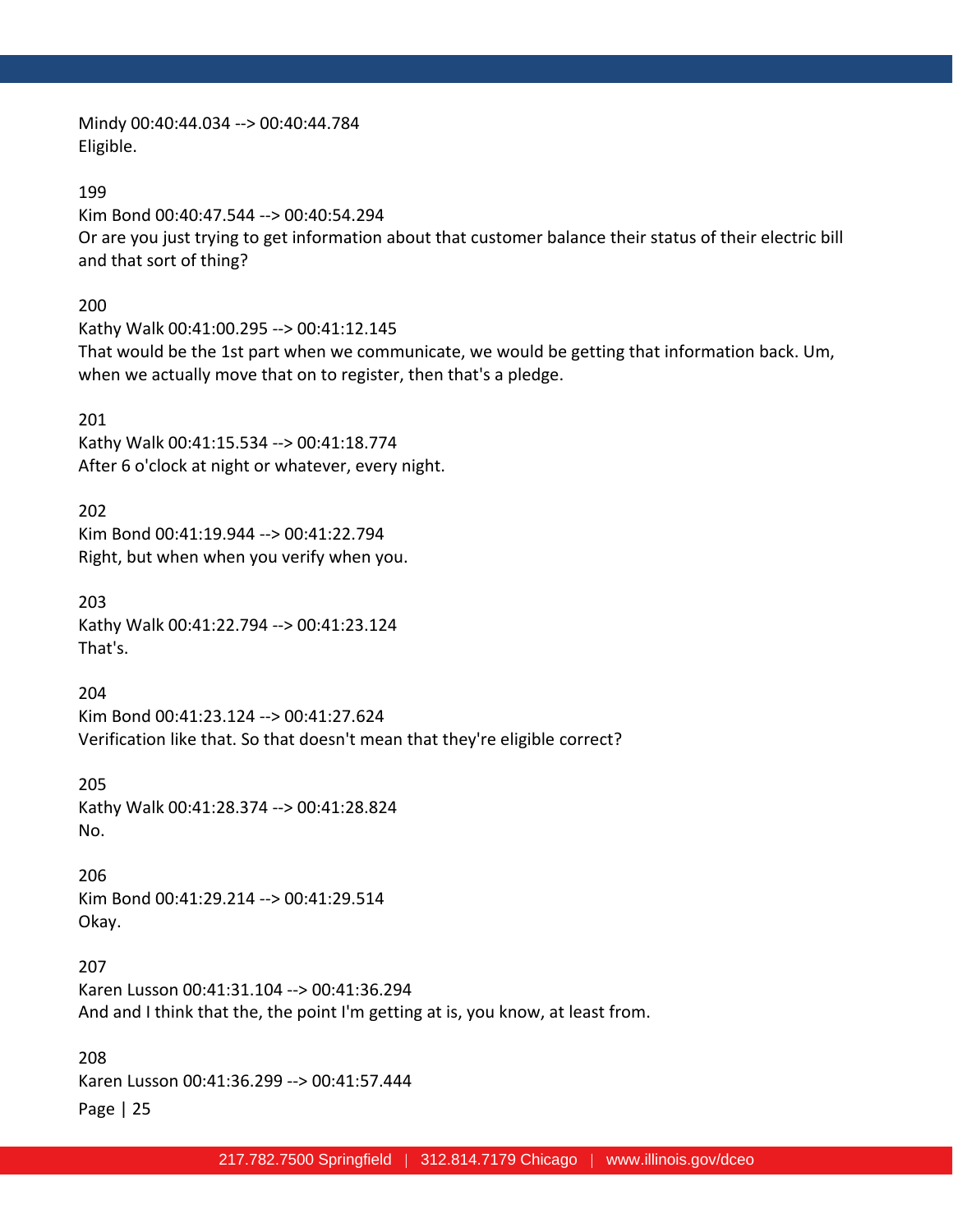An advocacy standpoint, I think that's okay that is that the, the process, the disconnection process be pause if the utility has the knowledge that this customer has gone to apply. No, they haven't been declared eligible yet, but it's about giving that person the time an opportunity to apply.

# 209

#### Karen Lusson 00:41:57.449 --> 00:42:18.594

By, um, particularly, um, when people struggle with all of the documentation requirements so that's what I'm getting at here. And I guess it, and also to make the point it highlights, you know, the, the, um, the benefit.

#### 210

#### Karen Lusson 00:42:18.599 --> 00:42:37.974

Of having a system, which is I understand it. Um, Ameren has that allows that that verification that application process being started that allows Ameren to see that. And that should be a goal for the other utilities as well.

#### 211

### david wortman 00:42:41.815 --> 00:43:00.625

Yeah, and, you know, me thinking about it from a data standpoint what the way I would think about this is from the utilities point of view what percent of people who come in and start an application, uh, end up not being eligible. Uh, so, you know, if you're talking about.

#### 212

# david wortman 00:43:00.984 --> 00:43:21.234

They don't want to be in a situation where there's a lot of people who they pause the disconnection and then they're ultimately ultimately disconnected but it may add 30 days to it. How many times does that happen versus the number of times that we keep someone from getting disconnected? So that would need.

#### 213

david wortman 00:43:22.404 --> 00:43:30.234 If you look at the balance there, uh, we could figure out, uh, the, the benefit versus the detriment to the utilities.

#### 214

Karen Lusson 00:43:32.274 --> 00:43:42.294 I I, yeah, I think I think I understand your point, David. Um, you know, it's, it's about presumably if people are disconnected.

215 Karen Lusson 00:43:43.435 --> 00:44:04.345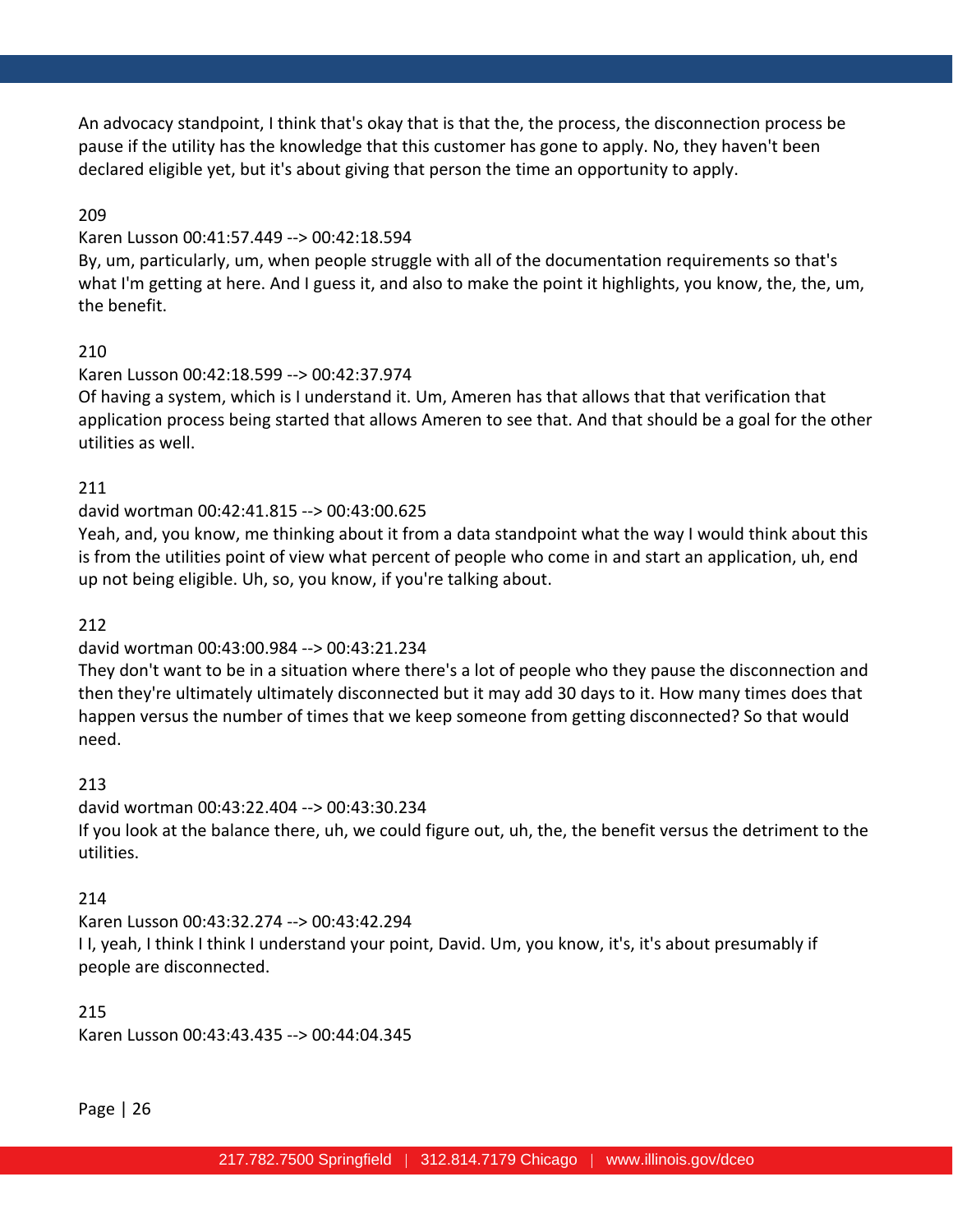While an application is pending, which, um, I'm assuming happens, um, somewhat frequently. Um, then, you know, it does get to the question, you know, who who's benefiting from that certainly not the customer and arguably it adds operational costs to the.

### 216

Karen Lusson 00:44:04.349 --> 00:44:25.494

Ability if, in fact, you've disconnected a customer and then lo, and behold within, you know, 20, some days you find out or 30 days or even more you find out. In fact that customer was eligible and could have taken care of the average or, you know, and maybe.

### 217

Karen Lusson 00:44:25.499 --> 00:44:31.644 We got on a DPA for any remaining outstanding amount that wasn't covered by the, the payment.

### 218

david wortman 00:44:35.574 --> 00:44:39.714 Okay, anything else on, uh, this topic.

### 219

Ivonne Rychwa 00:44:43.014 --> 00:44:54.954 Um, does it make any difference of the customer, um, context the utility to set up a payment arrangement while they're still buying 1st? Um.

# 220

Karen Lusson 00:45:00.835 --> 00:45:17.635

The customer is not supposed to be disconnected if on if they're on a deferred payment arrangement under Commission rules, you know, assuming that, that they're, you know, at least current and not probably I think it's like more than 30 days.

221 Mindy 00:45:17.964 --> 00:45:18.924 3 days behind.

# 222

Mindy 00:45:23.424 --> 00:45:43.044

But right at the moment, if they would set up if somebody's got an appointment with us, and they're being disconnected, and they've already been in for regular assistants, like, in September and today they set up in a a payment agreement. And tomorrow they come in with us, it's going to deny it because.

#### 223

Mindy 00:45:43.074 --> 00:45:47.724 It's, it's going to show that they're no longer in disconnected status and we can't help.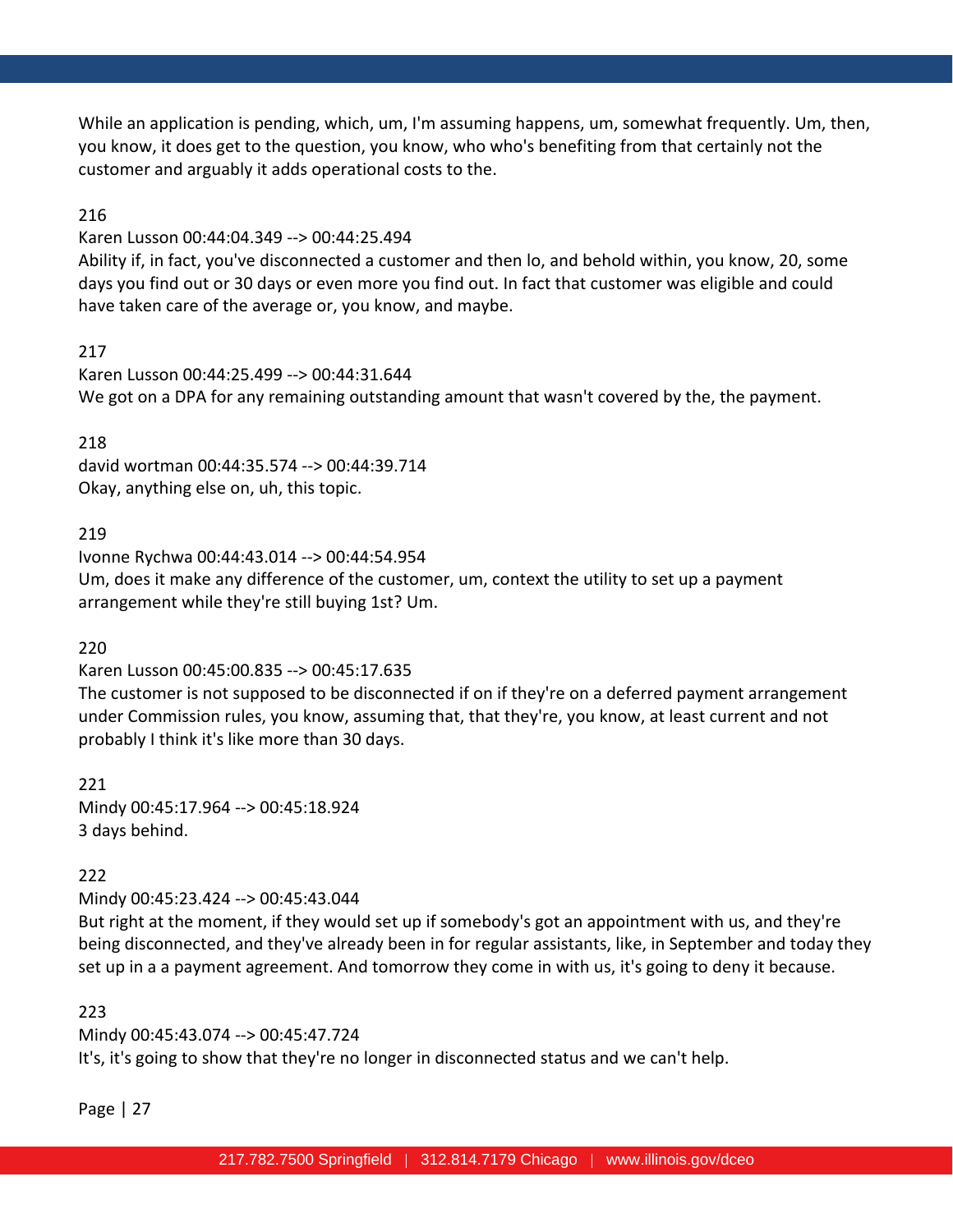Karen Lusson 00:45:51.084 --> 00:45:52.404 I I thought though that.

### 225

Mindy 00:45:52.404 --> 00:45:52.824 I thought.

#### 226

Karen Lusson 00:45:54.204 --> 00:46:11.154

Again, I'm at going again. I apologize. I thought that that problem was solved last year where, uh, changed it so that anyone within a marriage of more than, I think 300 dollars, regardless of your DPA status.

### 227

Karen Lusson 00:46:11.634 --> 00:46:32.394

Um, was still eligible for a vendor payment, because we know we were really cognizant of creating that sort of inequity you know, the, the utilities encouraging customers to make it get into a DPA. They do that and then they're denied for a lightweight application. That's that's.

### 228

Karen Lusson 00:46:32.424 --> 00:46:35.574 It's not what we want to have happen. I thought that was fixed.

# 229

Maria Gallardo 00:46:36.804 --> 00:46:53.124

And Karen, this is Maria. That was, uh, this is still true that we were looking at a balance of, uh, uh, 300 dollars or more. I think it has to do more with when our customer, each 1 of payment agreement.

# 230

Maria Gallardo 00:46:53.549 --> 00:47:14.574

The utility and others can correct me if I'm wrong here, the utility will, uh, remove that customer from the disconnection status or imminent threat. And therefore, that communication that will come to us through my hip that that person will be treated as a connected status.

#### 231

Maria Gallardo 00:47:14.700 --> 00:47:17.395 Instead of a disconnection or even a threat.

#### 232

Maria Gallardo 00:47:20.514 --> 00:47:23.994 The utilities can be, you know, speak up if, you know, if I'm wrong.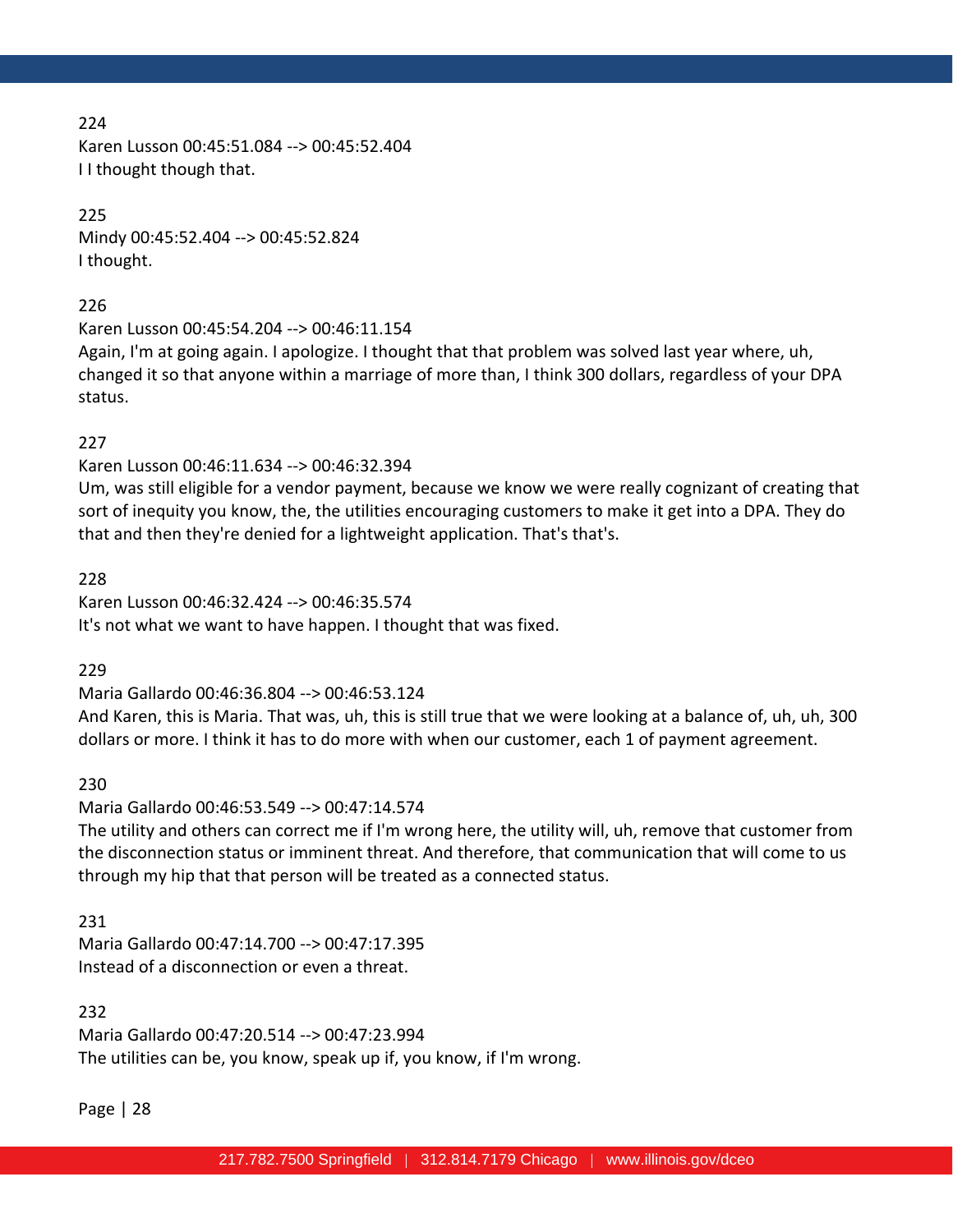Kim Bond 00:47:25.704 --> 00:47:41.484

Hey, hey, Maria, this is Kim with Ameren and we made changes internally to where those customers wouldn't be removed from a disconnected status. They should still be communicating as imminent danger when that balance is over.

### 234

Kim Bond 00:47:41.489 --> 00:47:42.144 100 dollars.

235 Kim Bond 00:47:45.684 --> 00:47:50.094 So, they could get their full benefit, the maximum benefit.

# 236

Leslie Ann 00:47:53.904 --> 00:48:13.314

Uh, and we did, as Karen said, put this all put this into place last year, I think in March, beginning of April, that we wanted all the, all the utilities to communicate the outstanding balance and the reconnect them out to be the same amount. And.

### 237

### Leslie Ann 00:48:14.274 --> 00:48:35.064

I'm not sure that all the utilities are still doing that, even though we didn't ask how to change. But I do think that some utilities have set, um, internal system standard every year. I guess maybe.

#### 238

# Leslie Ann 00:48:35.215 --> 00:48:49.975

October you start accepting and so sometimes I think the those processes might have overrun what we had originally been there and wanted to have done. We all just need to work together. That's for sure.

#### 239

Karen Lusson 00:48:53.844 --> 00:48:56.634 Can can the other utilities speak to this issue?

#### 240

Eric Schrader 00:49:02.424 --> 00:49:15.744 The natural gas continues to designate anyone that's over 300 in rears as imminent disconnect to allow them to get their full benefit to allow them to access our rate.

### 241

Aarian Smith - ComEd 00:49:20.004 --> 00:49:39.564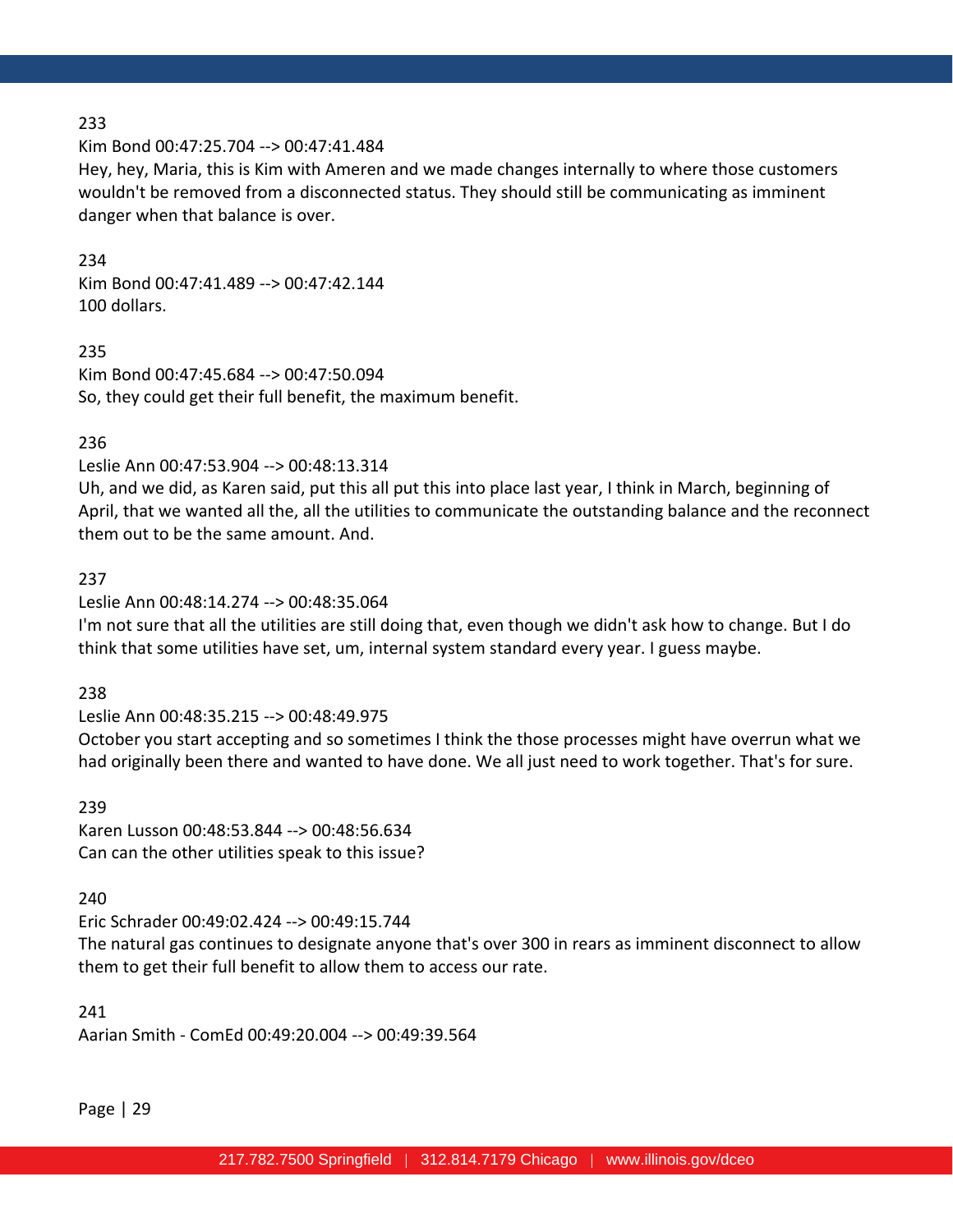And this is areas from comments so we did have that, um, seasonal override for the winter reconnection rules, for example. So, we've been working with our ity to ensure that it goes back to showing customers that are on as imminent disconnect. As long as their balance is 300 or more.

### 242

#### Aarian Smith - ComEd 00:49:40.464 --> 00:50:01.014

So, we are continuing to manually adjust those as needed, uh, through the utility screen. So we are aware that that update is needed to be restored. It was previously updated last year as mentioned, but we're definitely ensuring that we have identified that there.

#### 243

Aarian Smith - ComEd 00:50:01.080 --> 00:50:09.955 Some customers as mentioned that need to have some manual interventions. If their balance is, in fact, less than 300.

#### 244

Jen Marten 00:50:12.235 --> 00:50:19.855 And this is Jen from nicor gas. Um, we are still doing that. So the balance is greater than 300. we are showing the best and then it disconnects.

#### 245

Karen Lusson 00:50:23.904 --> 00:50:42.204

Erin, I, I'm not sure. Um, I, so I, when you say we're doing it manually, how do we make sure people don't fall through the cracks? If, if if I'm a comment customer I'm on a I have a 400 dollar or greater.

#### 246

Karen Lusson 00:50:44.725 --> 00:51:00.985 How how do we make sure that that I, is that customer can get a larger reconnection assistance grant if I'm listed, as, you know, on a DPA and therefore not eligible for 1 grant.

#### 247

Aarian Smith - ComEd 00:51:01.615 --> 00:51:04.495 Sure, so it's actually the opposite that we need to.

#### 248

Aarian Smith - ComEd 00:51:04.529 --> 00:51:25.674

Date in fact, anybody 300 or above does show up as imminent disconnect is those that have a balance of 300 or less that are on a DPA that may also show as imminent. So we are working to update that. So, anybody that has a 400 dollars balance, regardless if you're on a or not.

#### 249

Aarian Smith - ComEd 00:51:25.794 --> 00:51:28.854 We'll show up as imminent disconnect or the.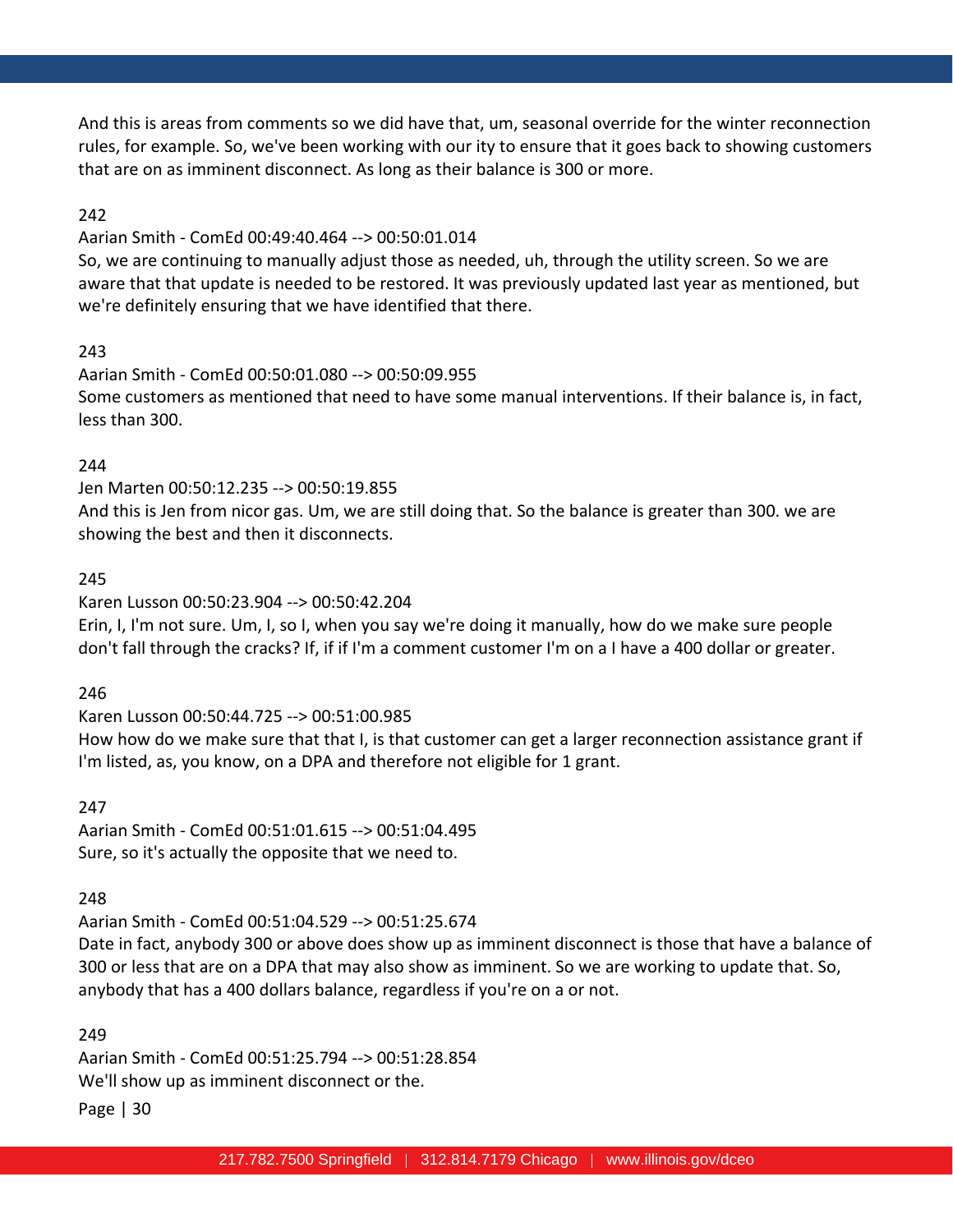Karen Lusson 00:51:29.784 --> 00:51:43.644 Okay, thank you. So, it sounds like then everyone all of the utilities are saying, if you have a balance of over 300, regardless of whether you're on a DPA, you will still be eligible for the IRA grant.

### 251

Eric Schrader 00:51:57.625 --> 00:51:59.275 That was a question then yes.

252 Kim Bond 00:52:01.525 --> 00:52:04.885 That's correct for us to. That was a question point. It.

253 Jen Marten 00:52:06.685 --> 00:52:08.005 Yes, same for.

### 254

david wortman 00:52:12.324 --> 00:52:31.914

Okay, anything else on that topic that was good. Um, I think we'll move on. Uh, so, uh, the 1, last thing I would say for for my part of other business is, um, the pack meeting 2 weeks from now. Uh, we've got a lot of work here.

### 255

david wortman 00:52:31.950 --> 00:52:53.095

To do an, to do this, but the plan for that meeting is to have projections for where we think we're going to be at the end of this year, given the current pace of applications and what we've done thus far, and then have a plan or decision in place for anything.

256

david wortman 00:52:53.100 --> 00:53:14.245

That might need to be done at the end of this year, this program year to assure that the, our funding that we have, which is expires, or the period ends in September. So we need to make sure that we're going to exhaust that funding this.

#### 257

david wortman 00:53:14.249 --> 00:53:35.394

Program year, so at the pack meeting, we will be doing projections for this year talking about any special programs that may need to be done and then projecting out the next year or 2 start planning the budget for those years. So that we can let agencies. And utilities know as early as possible.

#### 258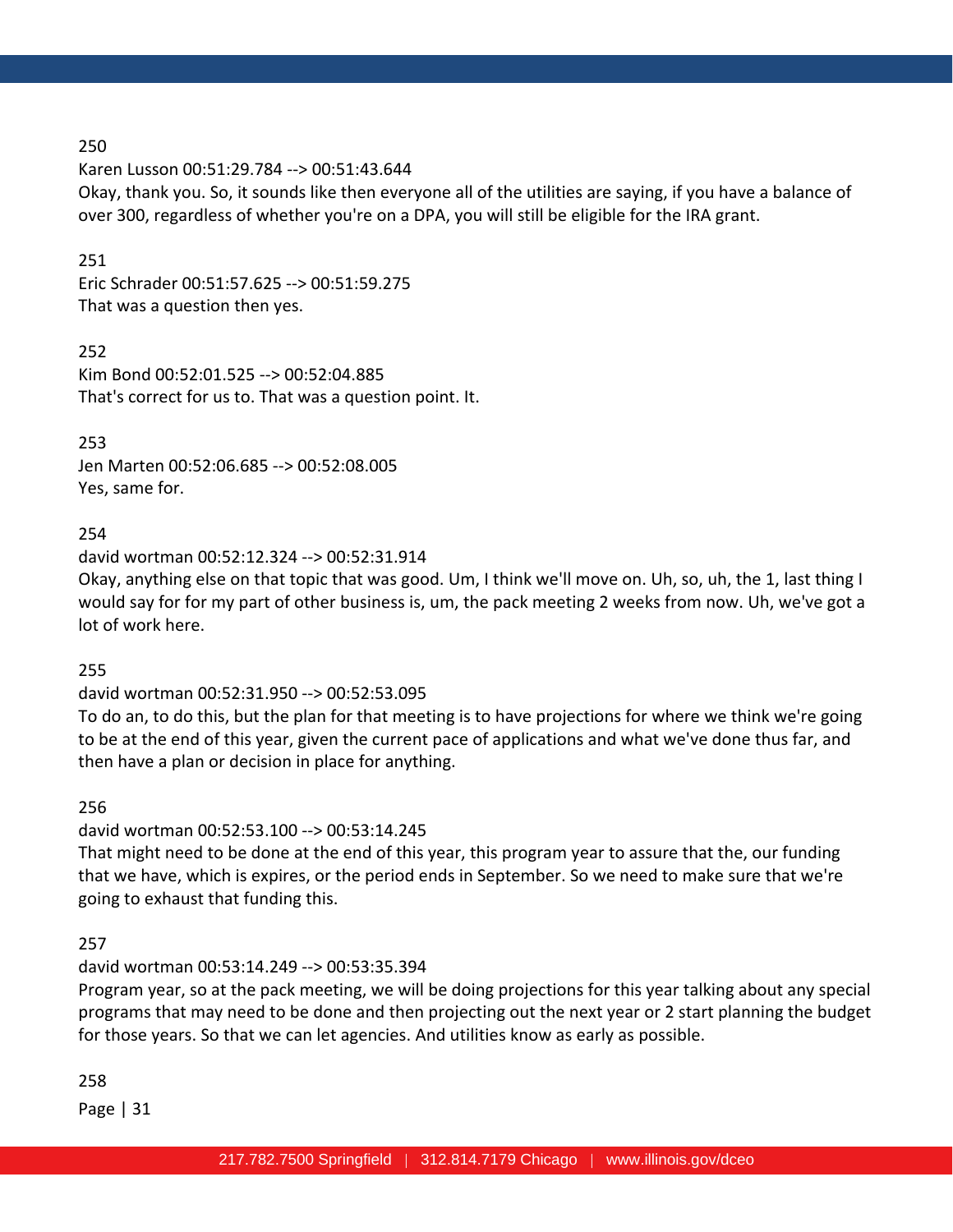#### david wortman 00:53:35.399 --> 00:53:51.804

Kind of what we're thinking about for benefit levels and things like that. So that today's meeting was a little slim, but the pack meeting I have a feeling we're going to have quite a bit to talk about it that 1. so.

#### 259

Kim Bond 00:53:52.044 --> 00:53:52.494 David.

260 david wortman 00:53:52.974 --> 00:53:53.394 Yes.

261 Kim Bond 00:53:54.114 --> 00:53:56.154 Can I ask a question real quick? This is kind of again.

262

Kim Bond 00:53:56.904 --> 00:54:08.634

With those special program, possibly be another use app is that being thought of, or considered or bring your hands up?

#### 263

david wortman 00:54:11.004 --> 00:54:31.584

We need to look at funding, but, uh, the thing I will say is the governor's office really like the program. So, uh, what exactly that means uh, you know, um, I, I don't know. It it wasn't when we designed the benefit matrix this year, and the projections for the number of people.

264

david wortman 00:54:31.914 --> 00:54:51.624

Uh, the we, we were not, uh, intending to run 1 this year, but, you know, uh, as the program year goes on, we have to do projections and make, uh, make adjustments. So, I won't say that it's, uh, you know, it's certainly not a certainty at this point. Uh, but it's not off the table.

265

david wortman 00:54:55.944 --> 00:54:59.634 So, I know that's probably not very helpful, but that's all I can say right now.

266

Kim Bond 00:55:00.894 --> 00:55:11.124

No, but actually is helpful. It's just, I think, and I'm going to speak for the other utilities, but it's good to know ahead of time if that's the case. And I know you'll give us advanced notice, but just wanted to put that out there.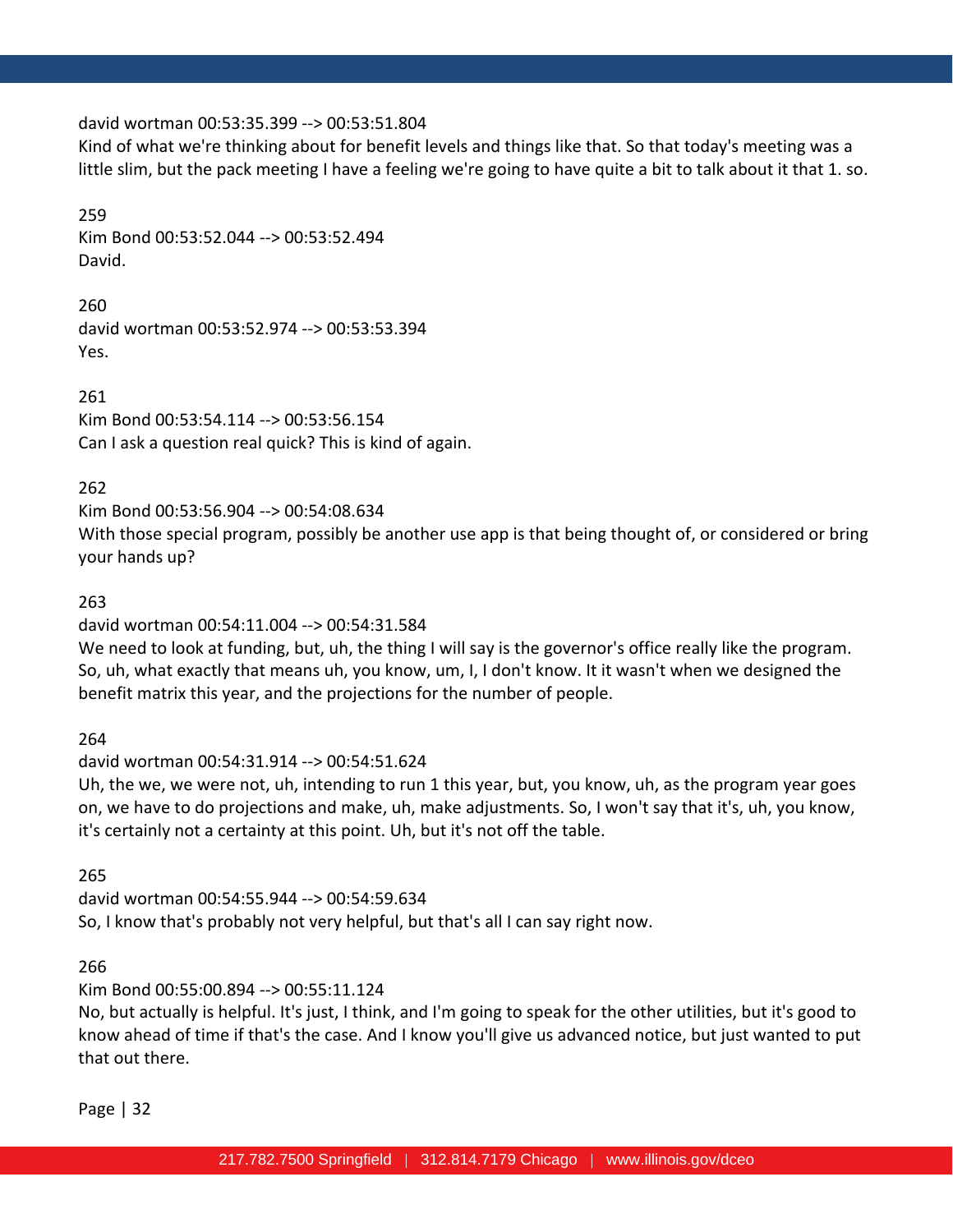david wortman 00:55:11.604 --> 00:55:14.034 Yeah, something else I would say.

### 268

david wortman 00:55:14.100 --> 00:55:35.125

The, I don't know the, uh, the data that's coming out of the, uh, the docket on people that are in a marriage that is very helpful for our decision making, as well to, to let us know, kind of the magnitude of what's out there. So, um, we're still we're still looking at crunching numbers and.

### 269

david wortman 00:55:35.664 --> 00:55:39.324 Talking to our director's office, and even the governor's office about this.

### 270

### david wortman 00:55:43.884 --> 00:56:03.444

So, uh, that's that, uh, discussion items. Um, let us know if you have anything that you really want talked about. Uh, the, as I said before the pack meeting is, uh, 2 weeks from today. So, the 27th, our next, uh, Pip subcommittee meeting the 2nd, quarter.

#### 271

### david wortman 00:56:04.344 --> 00:56:24.594

Uh, is April 14th, uh, and the, uh, pack meeting would be the 28 of that month and, uh, uh, if there are no other, uh, topics, uh, I would move to adjourn this meeting if there someone would do. So or if anyone has any other.

#### 272

david wortman 00:56:24.600 --> 00:56:30.925 I guess I'll throw that out if it give 1 last opportunity for anyone that has anything else they want to ask.

#### 273

#### Karen Lusson 00:56:36.144 --> 00:56:53.724

David, we'll go 1 more minute till 2 o'clock. Um, you know, I I know, uh, we had a conversation about this the other day, but just to confirm that the, the installation of a new system would be helpful.

#### 274

#### Karen Lusson 00:56:54.474 --> 00:57:15.324

Um, as I understand it in enabling a year round lightning program, um, and just wanted to put that out there, um, because I think is, is there's the heat grows more extreme. Um, and, you know, we're just simulate over the summer, uh, particularly on the electric.

Page | 33 275 Karen Lusson 00:57:15.359 --> 00:57:18.504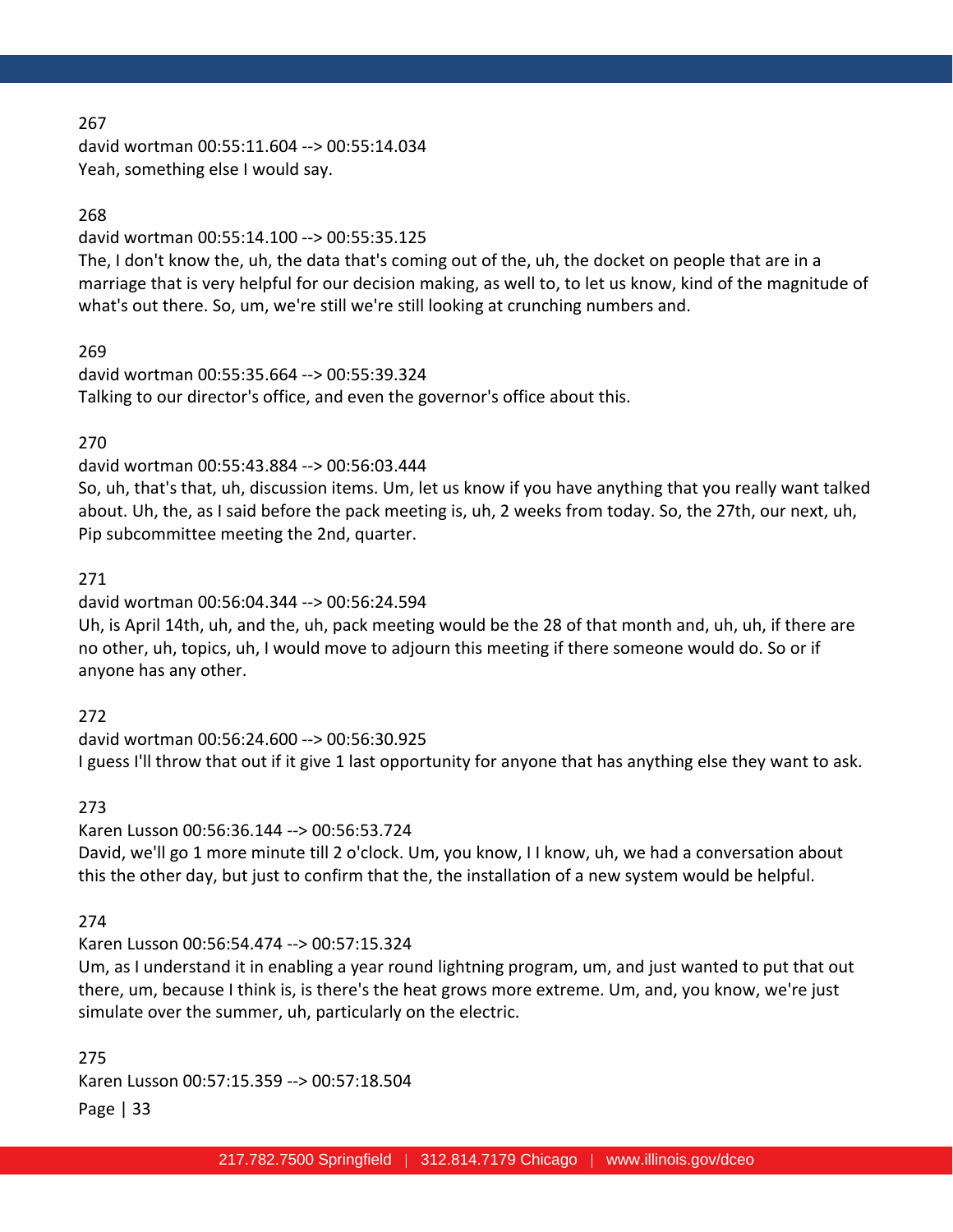Side, um, that's going to become more and more important.

#### 276

david wortman 00:57:19.044 --> 00:57:36.504

Yeah, I mean, I, I think, uh, if you were trying to design the ideal, uh, program that, uh, having, uh, year round coverage would be the ideal. So, um, you know, right now, like I said, it's, uh, it's early.

### 277

david wortman 00:57:36.534 --> 00:57:57.654

On, but when we write down the list of things that we would like, out of a system, I would say that that is 1 of them. So, I sound like what I said for the, uh, I can't confirm that we can do it, but, you know, we, we understand that it's desired by poverty advocates and.

278 david wortman 00:57:57.745 --> 00:58:03.025 The agencies and so, uh, it is something that, uh, we will be working towards.

279 Karen Lusson 00:58:06.144 --> 00:58:06.504 You.

280 david wortman 00:58:09.714 --> 00:58:16.524 Okay uh, can we get a motion to adjourn?

281 Joan Howard 00:58:17.604 --> 00:58:20.094 This is Joan I'll make that motion to adjourn.

282 david wortman 00:58:20.544 --> 00:58:21.684 Thank you John.

283 Kathy Walk 00:58:22.254 --> 00:58:24.564 This is Cathy and I'll set up.

284 david wortman 00:58:24.984 --> 00:58:29.334 Thank you John and Kathy all in favor. Say, aye, I can hear everyone on mute.

Page | 34 285 david wortman 00:58:30.595 --> 00:58:35.125